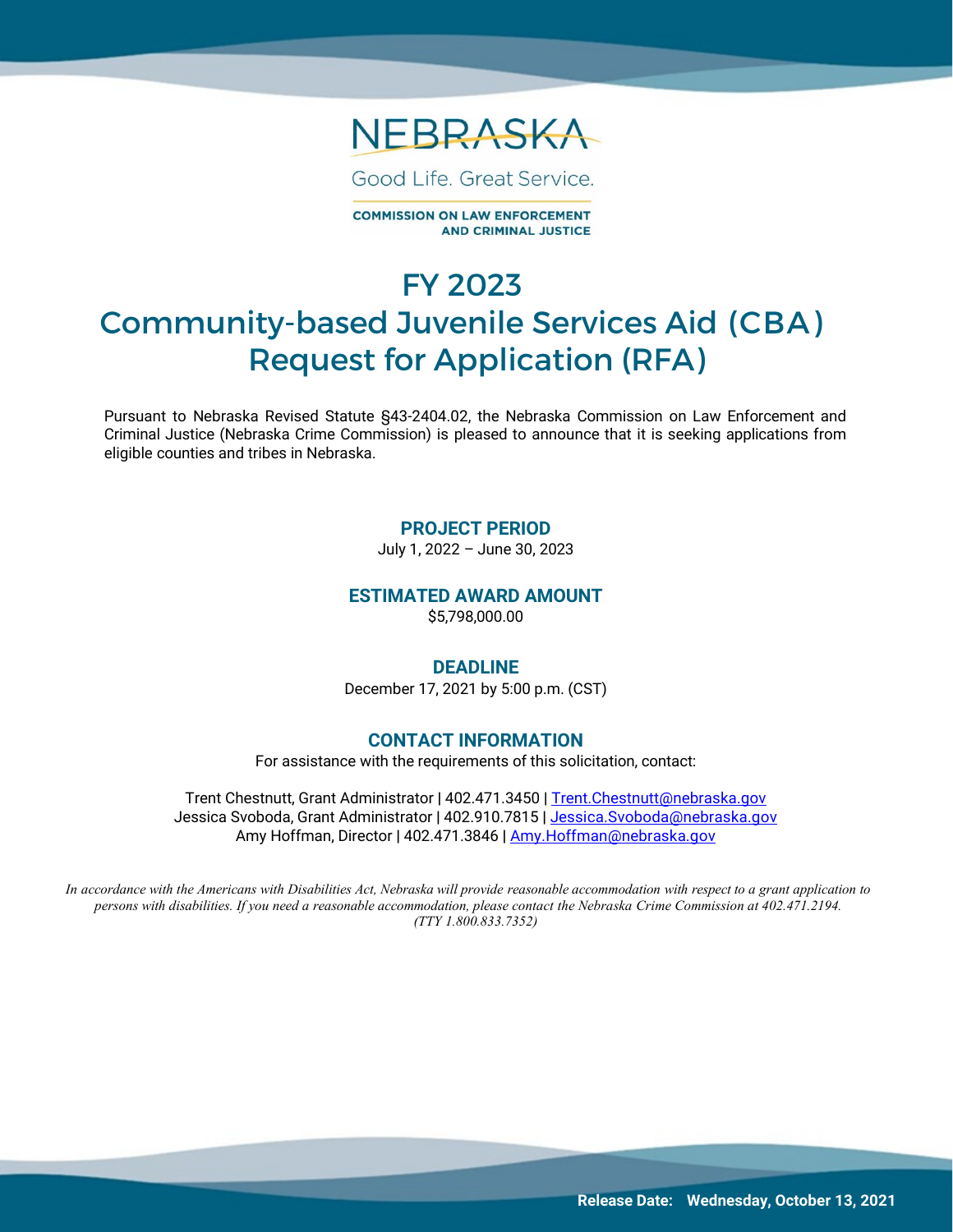## **Table of Contents**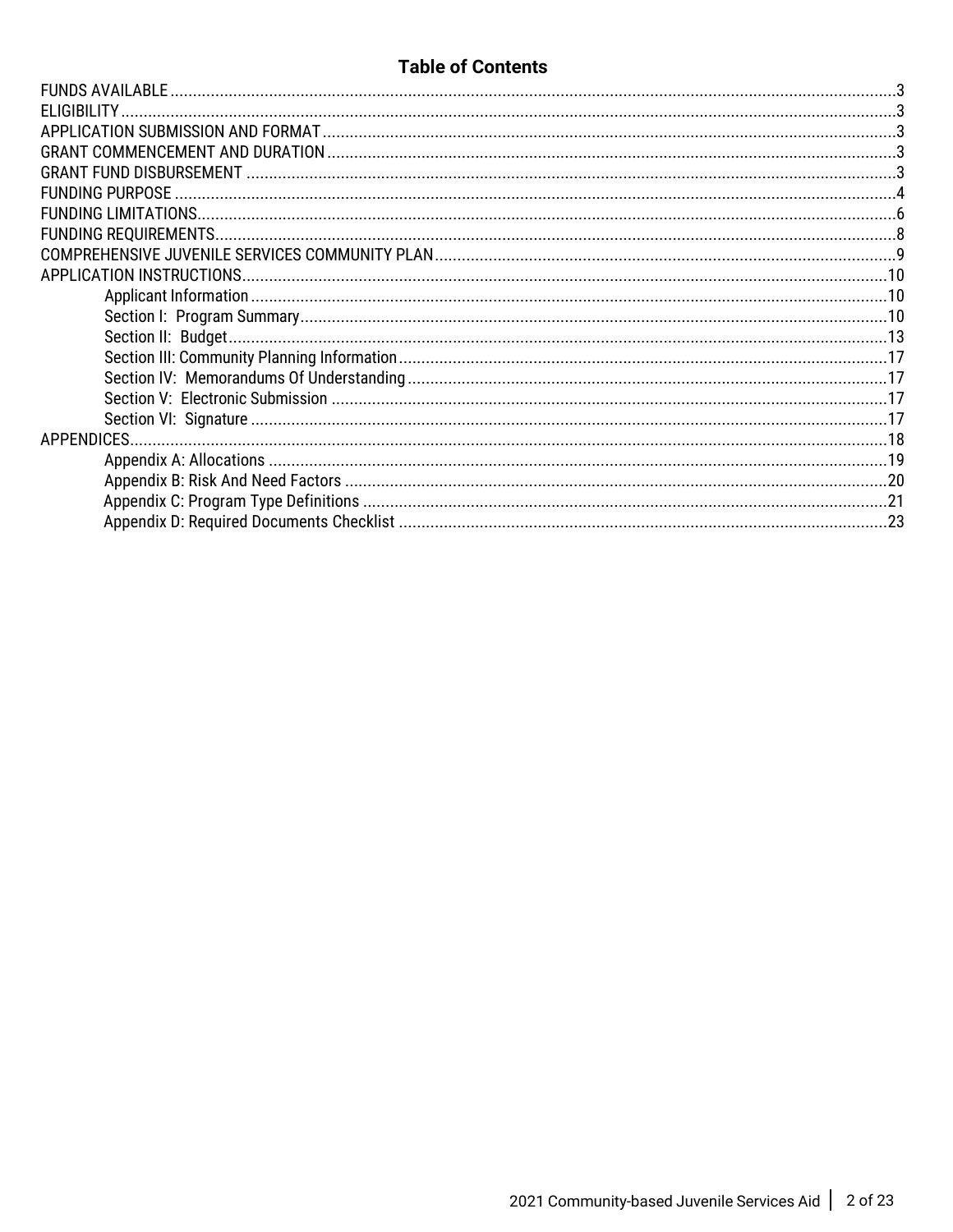## <span id="page-2-0"></span>**FUNDS AVAILABLE**

The Nebraska Crime Commission will award up to \$5,798,00.00 for this solicitation covering Year 2 of the 2021-2023 biennium. Pursuant to NRS §43-2404.02, the Community-based Juvenile Services Aid Program shall be apportioned as aid in accordance with a formula based on the total number of residents per county and federally recognized or staterecognized Indian tribe who are twelve years of age through eighteen years of age and other relevant factors as determined by the Commission. Other relevant factors included in the FY23 formula include percent of children under age 18 in poverty, percent change in population since 2010, percent of population that is non-white, and deobligation history. Counties and tribes may request an amount not to exceed the predetermined allocation on the FY2023 Community-based Juvenile Services Aid [CB] Application. An applicant's prior grant management and grant performance is also considered when awarding Year 2 funds, including history and ability to expend awarded funds, compliance with all funding requirements, and meeting expected program outcomes.

Amount of funds available is contingent upon legislative appropriation. Final award amounts may require modification due to updated legislative appropriations. The formula allocation amounts are located in Appendix A of this request for application. Due to the 2021 legislative appropriation reduction from \$6,048,000.00 to \$5,798,000.00, all counties and tribes above the minimum have received a reduction from the amounts listed in the FY2021-2022 Request for Application.

### <span id="page-2-1"></span>**ELIGIBILITY**

Eligible applicants are limited to individual counties, multiple counties, federal or state recognized Indian tribes, or any combination of the entities listed. These listed entities are herein referred to as communities. If two or more communities partner on a single application, there must be one community designated as the *Lead County/Lead Tribe* to receive and disburse grant funds. Counties and tribes may contract and sub-award to private or non-profit agencies to administer programs and services with Community-based Aid funds. The *Lead County/Lead Tribe* is responsible for all funds and must adhere to all requirements and contingences as outlined by the Nebraska Crime Commission.

To be eligible for funding, applicants are required to develop, adopt, and submit a comprehensive juvenile services community plan (community plan) to the Nebraska Crime Commission. **Funding requests must directly align with the priorities identified** in the community plan. If your county or tribe does not have a current comprehensive juvenile services community plan approved by the Nebraska Crime Commission, one must be submitted with the grant application. Refer to Comprehensive Juvenile Services Community Plan section on page 9.

## <span id="page-2-2"></span>**APPLICATION SUBMISSION AND FORMAT**

Applications shall be submitted electronically to [Trent.Chestnutt@nebraska.gov](mailto:Trent.Chestnutt@nebraska.gov) no later than **December 17, 2021 at 5:00 p.m.** (CST). Late applications will not be accepted. Prior to submitting the application, have all documents from the Required Documents Checklist in Appendix D completed and ready. **All documents are required for a complete application and must be submitted in ONE E-MAIL.**

All documents must be type written on the Word application template with unedited formatting. Save the Word document (*save as* PDF) and submit as an unscanned PDF. **Scanned copies will not be accepted,** other than signatures. Blank sections and pages should be deleted. For Year 2 (2022-2023), returning grantees will be asked to submit a short program update, second-year budget, and any program request changes. New applicants and new program requests not currently funded in Year 1 (2021-2022) will submit full application narratives and budgets.

## <span id="page-2-3"></span>**GRANT COMMENCEMENT AND DURATION**

Nebraska Crime Commission requires funded projects be implemented within 30 days from the start date listed on the grant award, or as specified by the Community-based Juvenile Services Aid Program Administrator. The project period for the FY2023 Community-based Juvenile Services Aid Program is July 1, 2022 – June 30, 2023.

## <span id="page-2-4"></span>**GRANT FUND DISBURSEMENT**

Funds will not be disbursed until the prior month's expenditures have been incurred and requested for reimbursement. The Crime Commission utilizes GrantVantage as the grant management system. Funded projects will receive information on user licenses, system permissions, and training at time of award notification.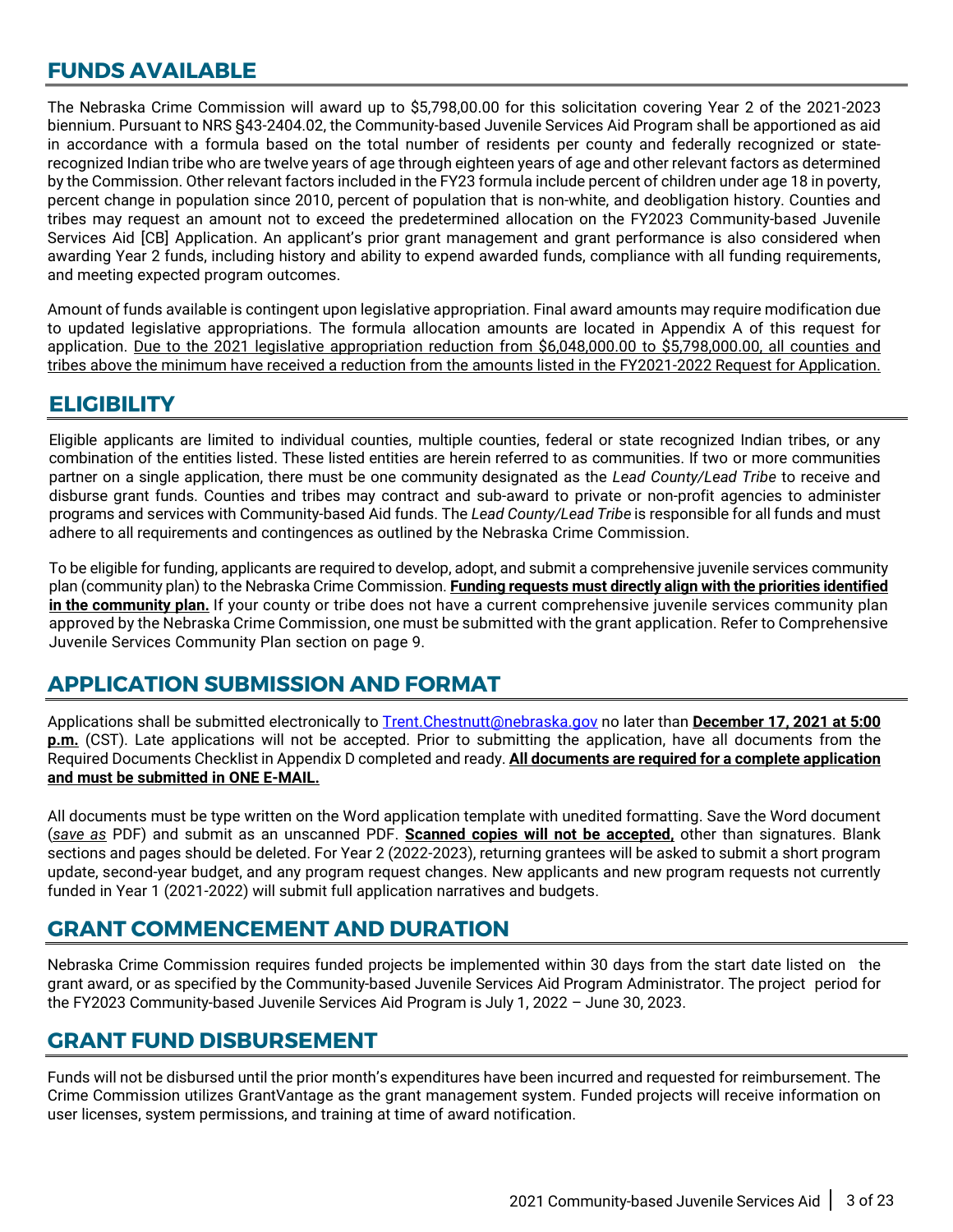## <span id="page-3-0"></span>**FUNDING PURPOSE**

The Juvenile Services Act (NRS 43-2401 to 43-2412) was created due to a Legislative finding that the incarceration of juveniles in adult jails, lockups, and correctional facilities is contrary to the best interests and well-being of juveniles and frequently inconsistent with state and federal law requiring intervention by the least restrictive method. The Legislature further found that the lack of available alternatives within local communities is a significant factor in the incarceration of juveniles in such adult jails, lockups, and correctional facilities. To address such lack of available alternatives to the incarceration of juveniles, the Legislature declared it to be the policy of the State of Nebraska to aid in the establishment of programs or services for juveniles under the jurisdiction of the juvenile or criminal justice system and to finance such programs or services through the Community-based Juvenile Services Aid Program, the Juvenile Services Commission Grant Program, and funds acquired by participation in the federal act (Juvenile Justice and Delinquency Prevention Act of 1974) (NRS 43-2403).

The Community-based Juvenile Services Aid Program shall be used in alignment with the Juvenile Services Act purpose<sup>[1](#page-3-1)</sup> and to promote the development and implementation of community-based programs designed to prevent unlawful behavior and to effectively minimize the depth and duration of the juvenile's involvement in the juvenile justice system. Programs and services shall be designed to serve and target youth who are eleven through eighteen years of age. Aid recipients shall prioritize programs and services that will divert juveniles from the juvenile justice system, reduce the population of juveniles in juvenile detention and secure confinement, and assist in transitioning juveniles from out-of-home placements.

For purposes of the Community-based Juvenile Services Aid Program, the population of youth being served **must be youth in the juvenile justice system or be at risk of entering the juvenile justice system**. Youth at risk shall include youth who are identified as being at risk of violating the law, those whose behavior is such that they endanger themselves or others, youth with low protective factors,<sup>[2](#page-3-2)</sup> youth with risk factors for delinquency $^3$  $^3$ , youth with criminogenic needs factors,<sup>[4](#page-3-4)</sup> and at-risk youth as defined by the federal act. [5](#page-3-5) **Programs and services targeting non-criminogenic risk factors alone (such as mental health, anxiety, low self-esteem, creative abilities, and medical needs) for a general population of youth that are not for the specific purpose of including in the programming of the at-risk population do not align with the purpose of this grant program.** Low self-esteem is a prime example of a non-criminogenic factor. Although a youth's low self-esteem may suggest a need for counseling, it is not a risk factor for delinquency, and changing a youth's self-esteem level will not change the likelihood of reoffending. [6](#page-3-6)

**Programs or services that are not developed for the purpose of serving this population of youth are not eligible for funding under this grant program, regardless if previously funded. Additionally, applicants must also show a documented need supported by local data to be eligible.** 

<span id="page-3-3"></span><sup>3</sup> Risk factors for delinquency include: antisocial/pro-criminal attitudes, values, beliefs and behavior; negative peer associations; and pro-criminal associations and isolation for pro-social others. Other risk factors include lack of social ties; poor school performance/behavior problems at school;<br>community disorganization/neighborhood criminality; hyperactivity/impul 4 Criminogenic needs are dynamic (changeable) risk factors associated with delinguent behavior that are proven through research to affect recidivism. See

 $\overline{a}$ 

<span id="page-3-1"></span><sup>1</sup> The purposes of the Juvenile Services Act shall be to (1) assist in the provision of appropriate preventive, diversionary, and dispositional alternatives for juveniles, (2) encourage coordination of the elements of the juvenile services system, and (3) provide an opportunity for local involvement in developing community programs for juveniles so that the following objectives may be obtained: (a) Preservation of the family unit whenever the best interests of the juvenile are served and such preservation does not place the juvenile at imminent risk; (b) Limitation on intervention to those actions which are necessary and the utilization of the least restrictive yet most effective and appropriate resources; (c) Encouragement of active family participation in whatever treatment is afforded a juvenile whenever the best interests of the juvenile require it; (d) Treatment in the community rather than commitment to a youth rehabilitation and treatment center whenever the best interests of the juvenile require it; and (e) Assistance in the development of alternatives to secure temporary custody for juveniles who do not require secure detention (Neb. Rev. Stat. §43-2403).

<span id="page-3-2"></span><sup>&</sup>lt;sup>2</sup> Protective factors are characteristics of youth or the environment surrounding the youth that interact with risk factors to reduce the odds of involvement in the juvenile justice system. A listing of Risk and Criminogenic Need Factors and Protective Factors and Assets can be found in Appendix B.

<span id="page-3-5"></span><span id="page-3-4"></span>risk factors for delinquency above.

<sup>5</sup> The term "at-risk", when used with respect to a child, youth, or student, means a school aged individual who is at-risk of academic failure, dependency adjudication, or delinquency adjudication, has a drug or alcohol problem, is pregnant or is a parent, has come into contact with the juvenile justice system or child welfare system in the past, is at least 1 year behind the expected grade level for the age of the individual, is an English learner, is a gang member, has dropped out of school in the past, or has a high absenteeism rate at school (20 U.S.C. 6472(2)).

<span id="page-3-6"></span><sup>6</sup> Vincent, Gina M., Laura S. Guy, and Thomas Grisso. 2012. Risk Assessment in Juvenile Justice: A Guidebook for Implementation. New York, N.Y.: Models for Change[. https://njjn.org/uploads/digital-library/Risk\\_Assessment\\_in\\_Juvenile\\_Justice\\_A\\_Guidebook\\_for\\_Implementation.pdf](https://njjn.org/uploads/digital-library/Risk_Assessment_in_Juvenile_Justice_A_Guidebook_for_Implementation.pdf)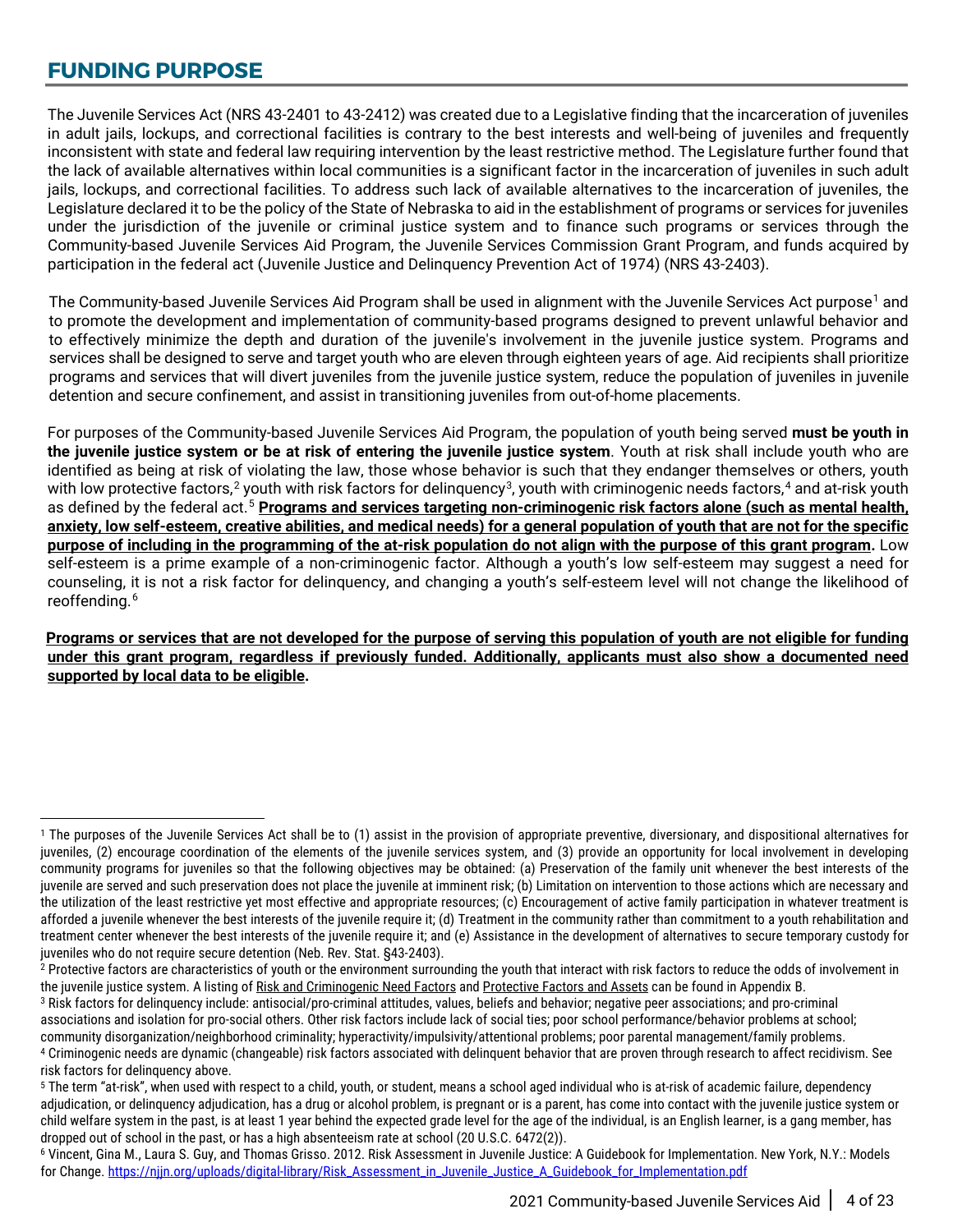### Programs Statutorily Eligible for Funding

Funds received through the Community-based Juvenile Services Aid Program shall be used exclusively to assist the aid recipient in the implementation and operation of programs or the provision of services identified in the aid recipient's community plan, including:

- Programs for local planning and service coordination
- Screening, assessment, and evaluation
- **Diversion**
- Alternatives to detention
- Family support services
- Truancy prevention and intervention programs
- Pilot projects approved by the commission
- Payment of transportation costs to and from placements, evaluations, or services
- Personnel when the personnel are aligned with evidence-based treatment principles, programs, or practices
- Contracting with other state agencies or private organizations that provide evidence-based treatment or programs
- Preexisting programs in accordance with the funding purpose that are aligned with evidence-based practices or best practices
- Other services that will positively impact juveniles and families in the juvenile justice system
- One-time use to convert an existing juvenile detention facility or other existing structure for use as an alternative to detention.

Programs not falling into one of the categories on the above list are not eligible for funding. A listing of program definitions can be found in Appendix C.

#### *Please Note:*

#### *Alternative to Detention Facility*

If requesting funds for the one-time use to convert an existing juvenile detention facility or other existing structure for use as an alternative to detention pursuant to Nebraska Revised Statute §43-2404.02(3)(c), please contact the Community-based Juvenile Services Aid Program Administrator to complete a separate form that is required to be submitted in addition to the grant application.

#### *Crisis Response Programs*

Crisis Response programs must be one of the SAMHSA approved models and be in collaboration with their respective Behavioral Health Region to braid funding appropriately. Funding will be allowed on a fee for service basis only and the rates must be in alignment with the rates of regional system partners.

#### *Mental Health Programs*

Mental health programs, particularly in the school setting, must be serving the correct population of youth. While addressing anxiety, depression, suicide ideation, and other non-criminogenic risk factors are important, those risk factors alone are not indicative of juvenile justice system involvement. The purpose of the mental health program in schools must clearly target the youth as outlined in the funding purpose above and to increase the access of necessary services by being available in the school.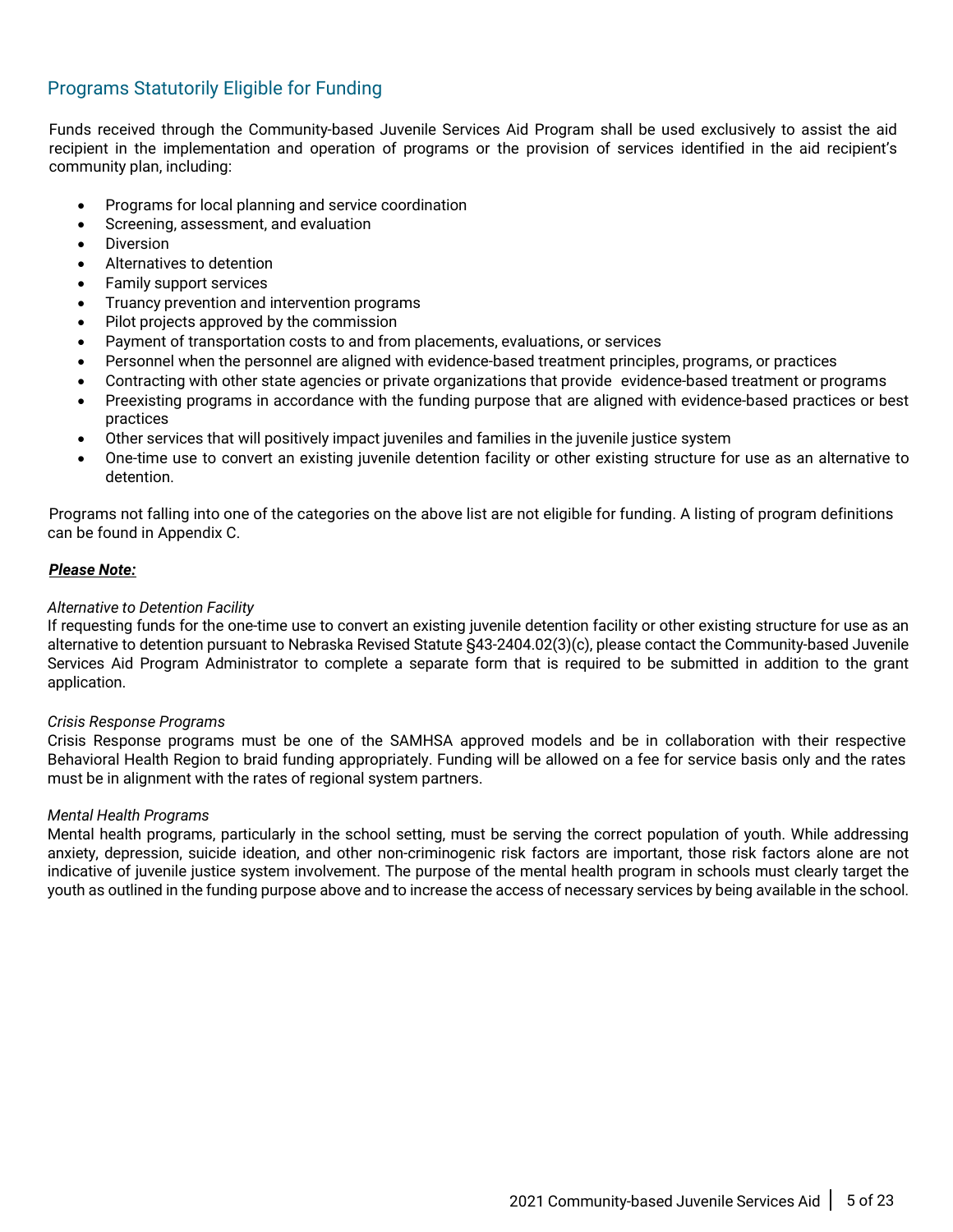## <span id="page-5-0"></span>**FUNDING LIMITATIONS**

All funds and rates requested must be reasonable and consistent with those paid for similar services in the marketplace and in alignment with the work proposed. A market analysis may be required for any rate that is not verifiable as consistent with the rates in the market. Rates shall not exceed reimbursement rates from Probation Administration for the same or similar service. For more information on Probation Administration Juvenile Services Definitions and Rates, see:

[https://supremecourt.nebraska.gov/probation/community-based-programs-field-services-division/rehabilitative](https://supremecourt.nebraska.gov/probation/community-based-programs-field-services-division/rehabilitative-services/juvenile-service-definitions)[services/juvenile-service-definitions](https://supremecourt.nebraska.gov/probation/community-based-programs-field-services-division/rehabilitative-services/juvenile-service-definitions)

#### *System Improvement Programs*

- Funds for administration, including financial administration, grant administration, coordinator, and grant writing shall not exceed 5% of the award.
- Funds for community engagement, including collective impact, community planning, and backbone support shall not exceed 5% of the award.

#### *Personnel Salaries*

Employees covered by collective bargaining management agreements may receive increases as directed by the provisions of their labor agreements. Increases to grant funded county/tribe personnel should be in alignment with county/tribe wide salary increase approved and implemented by the respective governing board. All other annual salary increases shall be in accordance with the Consumer Price Index (CPI), Midwest Region as established by the Bureau of Labor Statistics, U.S. Department of Labor and shall not exceed 5.8% increase to his/her base pay for FY2021-2022. For additional information about the CPI-U, Midwest Region data, see: [consumerpriceindex\\_midwest\\_20210713.pdf \(bls.gov\)](https://www.bls.gov/regions/mountain-plains/news-release/2021/pdf/consumerpriceindex_midwest_20210713.pdf)

*\*\*This is not a recommendation of what a salary increase rate should be, rather if the rate exceeds the CPI Midwest rate then justification by county board action must be provided. \*\**

#### *Operating Expenses*

All operating expenses must be necessary for program function and directly related to effectively meeting the program goals and outcomes. Operating expenses cannot be overarching expenses of an office, but rather for the program or service only. Pro-rate operating expenses accordingly. All allowable operating expenses will be reviewed on a case-by-case basis.

#### *School Resource Officers*

School resources officers will not be funded through the Community-based Juvenile Services Aid Program. Other programs intended to reduce risk and promote positive relationships between law enforcement and at-risk and delinquent youth may be considered, so long as the practices are evidence-based and in alignment with the funding purpose as outlined on page 5.

#### *Teen Court Programs*

Teen court programs will not be funded through the Community-based Juveniles Services Aid Program. Other diversion programs will be considered, so long as the practices are evidence-based and in alignment with the funding purpose as outlined on page 5.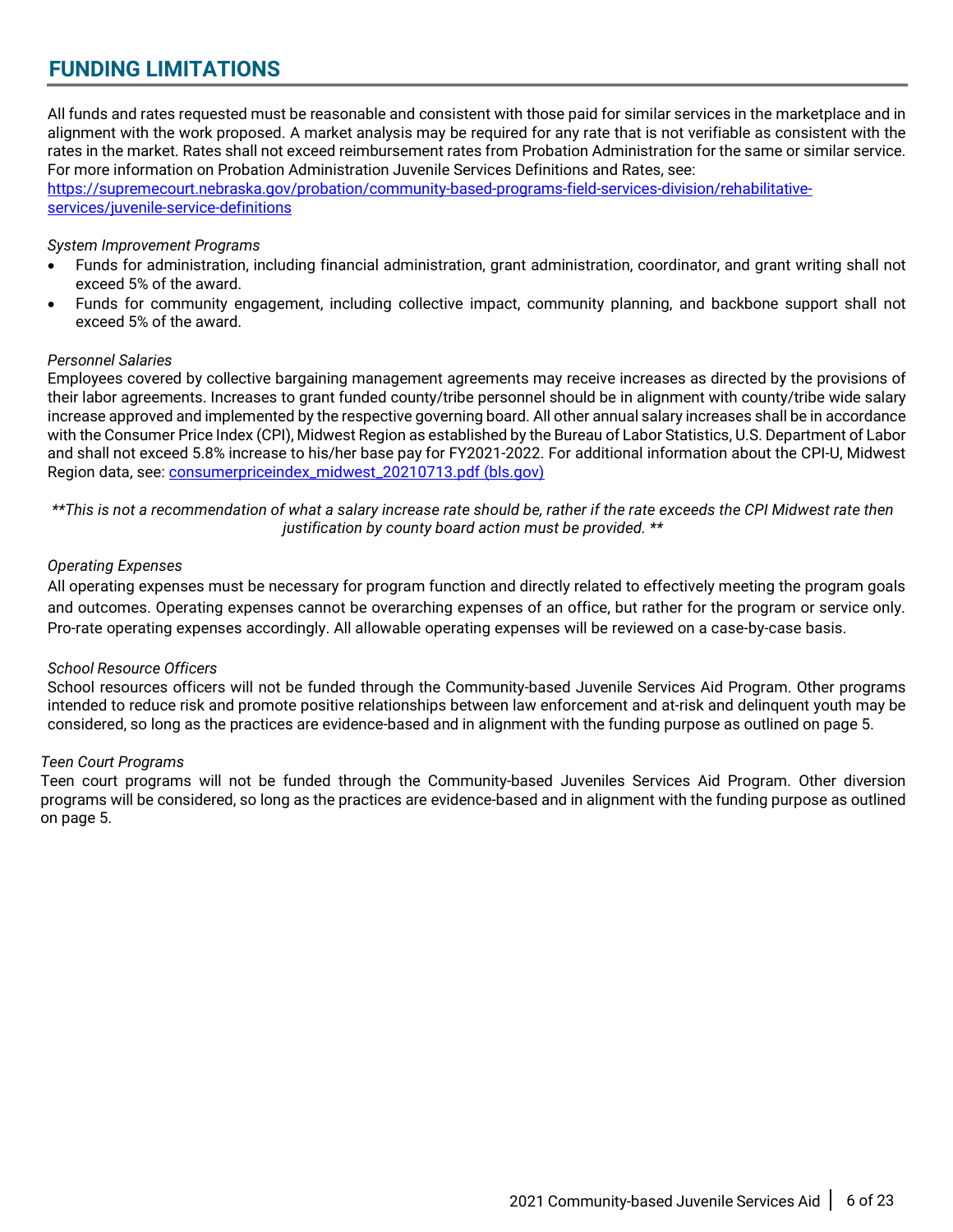## **Allowable Operating Expenses**

**Communication Expense:** Includes voice, data, internet, and videoconferencing; costs for services necessary and directly related the program.

**Conference Registration:** Registration fee for employees' attendance at a conference or similar event relevant to the program or service funded through the Community-based Juvenile Services Aid Program. Retention of a conference agenda is required.

**Dues & Subscription Expense:** Costs of dues, subscription, memberships, and annual license fees; as it pertains to the Community-based Juvenile Services Aid Program and directly related to and necessary in effectively meeting the program goals and outcomes. Subject to reviewer discretion.

**Educational & Program Materials:** Supplies used for educational and recreational purposes such as teaching aids, books, manuals, workbooks, videos, etc. Program supplies include items necessary for youth to participate in the program.

**External Fees for Youth:** Costs of youth fees paid to organizations for external activities directly related to effectively meeting program goals and outcomes.

**Food and/or Beverage for Youth:** Food and/or beverage costs for youth in conjunction with a program or service funded through the Community-based Juvenile Services Aid Program.

**Incentives**: Costs for incentives provided to youth directly related to effectively meeting program goals and outcomes. Provide proper documentation that illustrates a positive effect on youth.

**Postage Expense:** Postage meter expenses or stamps.

**Program Equipment:** On a case-by-case basis, programs may request approval to purchase computers, tablets, software programs, software subscriptions, or related items reasonable and necessary to carry out the functions of the program or service. Such requests will be considered once every four years and approved on a case by case basis. **Transportation for Youth**: Costs of transporting youth to and from placements, evaluations, or services.

## **Unallowable Operating Expenses**

**Auditing Expense:** Contractual services for the state auditor or other auditing, accounting, and CPA firms.

**Construction of Facilities:** Construction of secure detention facilities, secure youth treatment facilities, secure youth confinement facilities, capital construction of facilities, capital expenditures, and the lease or acquisition of such facilities, beyond the one-time use outlined in Nebraska Revised Statute §43-2404.02(3)(c).

**E-Commerce Expense:** Costs of renting webpage space and related fees. Costs and fees for using online information services and databases.

**Drug testing:** Includes testing supplies and lab confirmation fees.

**Food and/or Beverage:** Food and/or beverages for any meeting, conference, training, etc. This restriction does not impact direct payment of per diem amounts to individuals attending a meeting or conference, in adherence with meal guidelines in the application instructions. Additionally, this restriction does not impact costs for youth in programs or receiving services through the Community-based Juvenile Services Aid Program.

**Indirect Organizational Costs:** Costs of an organization that are not readily assignable to a particular project, but are necessary to the operation of the organization and the performance of the project. Examples of costs usually treated as indirect include those incurred for facility operation and maintenance, depreciation, and administrative salaries.

**Lobbying:** The Anti-Lobbying Act, 18 U.S.C. §1913, contains significant restrictions on the use of funding for lobbying. **Office Equipment:** Includes purchase and rent of all office equipment and furniture, office furnishings, desks, chairs, bookcases, photocopiers and fax machines, etc.

**Office Supplies:** Costs of office supplies, such as stationery, forms, paper, ink, unexposed film, desk mat, calendars, stapler, floor mats, pens, pencils, pictures, inkjet/toner cartridges, ribbons, bookends, key, batteries, books, etc. These include expenses incurred in publishing reports and legal notices, advertising, duplication and copying services, book binding, picture framing, film processing, photographic services, etc. Cost of post office box rental.

**Office Space and Utilities:** Includes purchase and rent of space for office, warehousing, parking and storage. Utilities include natural gas, electricity, water, sewer, coal, propane, and steam.

**Overtime Costs:** Costs of wages in excess of base rate of pay, to include any employee bonuses. This includes personnel for agencies who are subcontracted through this grant.

**Stipends and Scholarships:** Stipends and scholarships are unallowable. Fee Waivers are encouraged.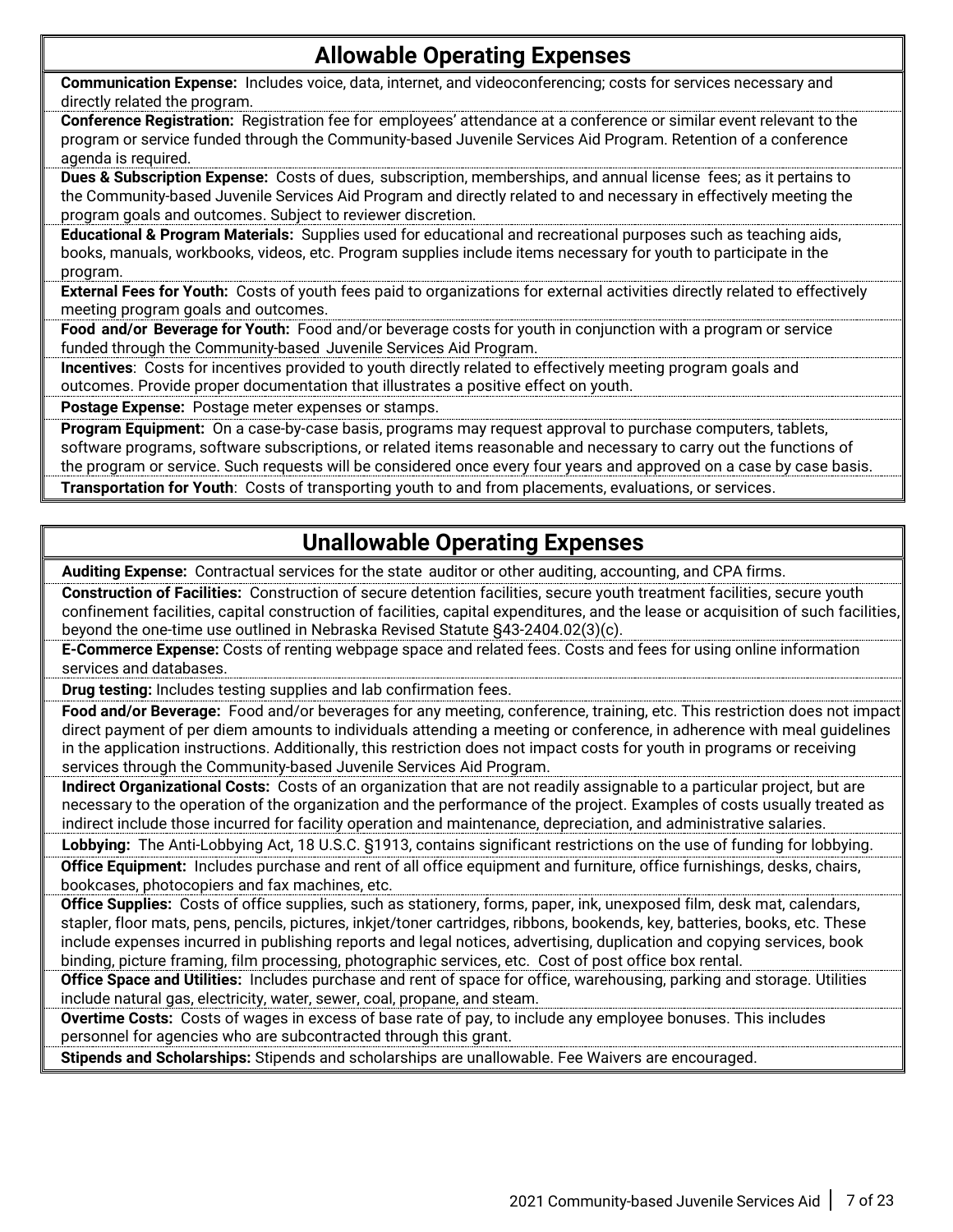## <span id="page-7-0"></span>**FUNDING REQUIREMENTS**

**Quarterly Reporting of Individual Level Youth Data-** All requests funded through the Community-based Juvenile Services Aid Program shall report individual-level youth data into the Juvenile Case Management System (JCMS) on a quarterly basis. Any program that is not directly serving youth shall include program-level data. Programs not reporting individual-level data and/or in compliance with the Required Variables will be out of compliance and subject to the suspension and termination policies. The *Required Variables by Program Type* can be accessed on the Crime Commission websit[e here.](https://ncc.nebraska.gov/sites/ncc.nebraska.gov/files/Required%20Variables%20by%20Program%20Type%20July%202020%20Final.pdf)

**Assessments and Surveys** – The following program types are required to provide pre and post assessments provided by the Juvenile Justice Institute to all new youth  $(6<sup>th</sup>$  grade and older) participating in their program. Programs not complying with the assessment requirement will be out of compliance and will not be eligible for reimbursement and future funding from the Community-based Juvenile Services Aid Program.

- After School Programs
- School Interventionists
- Mentoring Programs
- Mental Health Programs
- Prevention/Promotion Programs: In addition to the assessments, all prevention and promotion programs are required to also submit completed risk and protective factor surveys to the Juvenile Justice Institute for all youth participants 8<sup>th</sup> grade and older.

**Annual Reporting –** Any recipient of aid under the Community-based Juvenile Services Aid Program shall electronically file an annual report that includes the type of program or service, how the service met the goals of the comprehensive juvenile services community plan, program activities, and program outcomes. (Neb. Rev. Stat. §43-2404.02).

**Non-supplanting of Funds –** Grant funds cannot be used to supplant (replace) funds that would, in the absence of Community-based Juvenile Services Aid funds, be made available for grant purposes. Instead, Community-based Juvenile Services Aid grant funds must be used to supplement (increase) existing funds that were already budgeted for grant purposes. The application's budget breakdown should clearly explain funding requests to ensure supplanting will not occur by including how position(s) or costs are funded, why funding is no longer available, when support ends, or any temporary funding agreements or arrangements.

**Special Conditions –** Awarded grantees must agree to Special Conditions which include, but are not limited to, requirements under federal and state laws in addition to requirements for records retention, accounting, data collection, reporting, and any additional requirements of the Community-based Juvenile Services Aid Program. Grantees sub-awarding any of the award must also receive signed Special Conditions from the sub-award subgrantee.

**Fiscal Requirements –** Grantees and subgrantees must adhere to all requirements in the Juvenile Programs and Interventions Guidebook. Commingling of funds on either a program-by-program or project-by-project basis is prohibited. The grantee must maintain an accounting system that complies with the requirements in the Juvenile Programs and Interventions Guidebook. The grantee must maintain inventory records for program equipment purchased, rented, and contributed. See the Juvenile Programs and Interventions Guidebook for requirements pertaining to equipment.

**Sub-Awards and Contracts –** Counties and tribes may sub-award the Community-based Juvenile Services Aid award to private or non-profit agencies to administer programs with community-based funds. Sub-awards involve the passing down of grant funds to a partner agency based on actual costs. The awarding county/tribe must provide a sub-award with special conditions to be signed and agreed to by the sub-awarded subgrantee. All sub-award requests must be included in the program summary and sub-award budget category in the application. Counties and tribes may also contract with service providers to provide a program or service. The county or tribe must have a current contract with the contractor that complies with the requirements in the Juvenile Programs and Interventions Guidebook.

**Independent Contractors and Employees –**When classifying a position as an independent contractor, please ensure that the position is in compliance with the Fair Labor Standards Act (FLSA). See<https://www.dol.gov/whd/>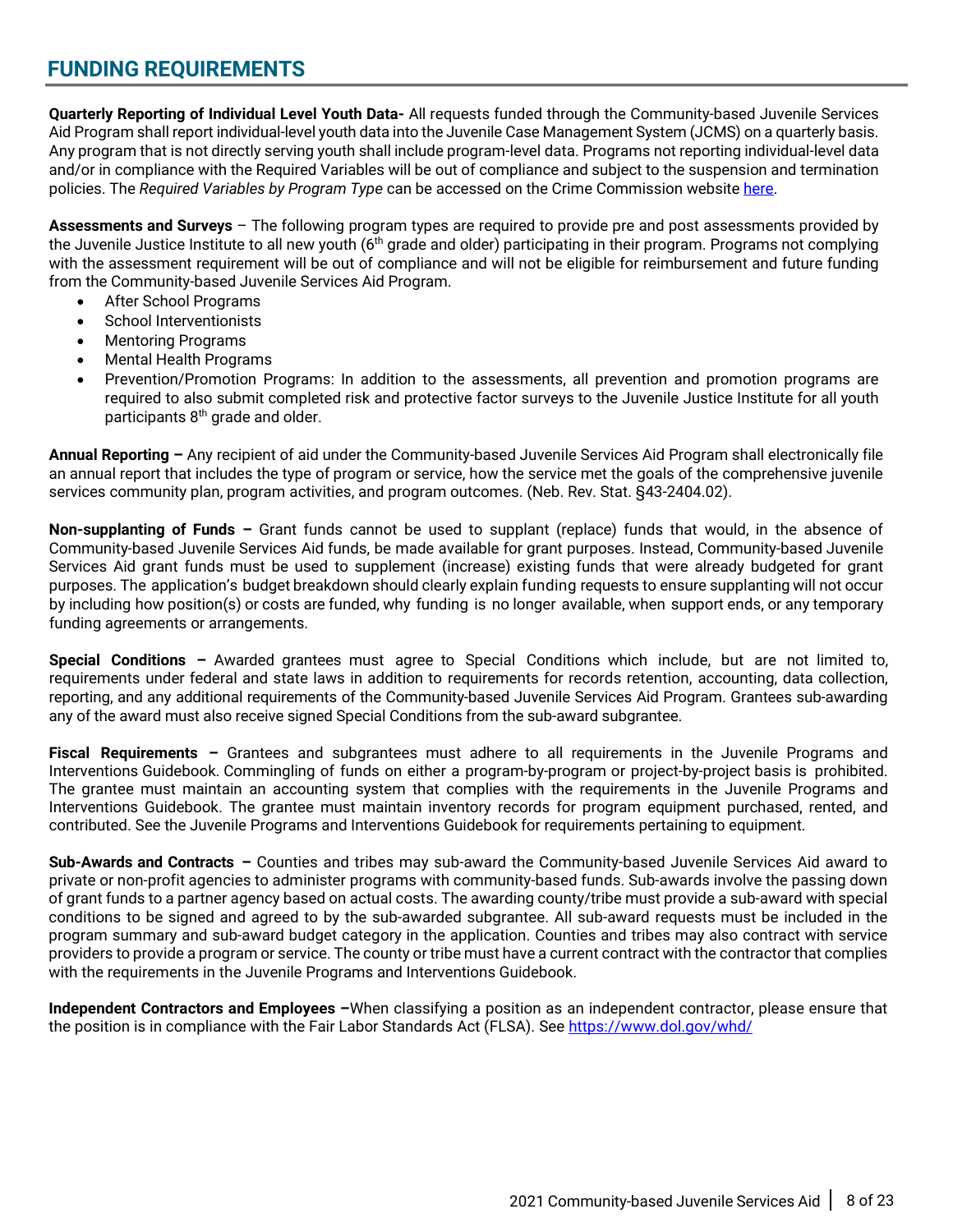## <span id="page-8-0"></span>**COMPREHENSIVE JUVENILE SERVICES COMMUNITY PLAN**

To be eligible for the Community-based Juvenile Services Aid Program, a comprehensive juvenile services community plan (community plan) shall be developed, adopted, and submitted to the Nebraska Crime Commission. To be eligible for FY2023 funding, community plans shall be submitted to the Nebraska Crime Commission for the timeframe July 1, 2021 – June 30, 2025.

A community team representing juvenile justice system stakeholders must develop the community plan. The community team may be comprised of individual counties, multiple counties, federal or state recognized Indian tribes, or any combination. Community plans shall:

- Provide relevant county/tribe-level data, including but not limited to, types of data listed within the community planning resources that support the existence of the problem that the planning team will address;
- Identify clearly defined community priorities of the community planning team, that includes defining a problem, or set of problems, that affect juveniles at risk or those already involved in the criminal justice system;
- Identify programs and practices for addressing the community's priorities. Such programs and practices shall be supported by evidence-based practice, research, or are standardized and have reliably demonstrated positive outcomes in other areas of juvenile services;
- Identify clear implementation strategies; and
- Identify how the impact of the program or service will be measured in alignment with evidence-based practices or research.

"Any portion of the comprehensive juvenile services plan dealing with administration, procedures, and programs of the juvenile court shall not be submitted to the commission without the concurrence of the presiding judge or judges of the court or courts having jurisdiction in juvenile cases for the geographic area to be served. Programs or services established by such plans shall conform to the family policy tenets prescribed in sections [43-532](https://nebraskalegislature.gov/laws/statutes.php?statute=43-532) and [43-533](https://nebraskalegislature.gov/laws/statutes.php?statute=43-533) and shall include policies and practices that are research-based or standardized and reliable and are

implemented with fidelity and which have been researched and demonstrate positive outcomes." (NRS §43-2404.01(2)).

It is essential that communities have programs to prevent youth from becoming unnecessarily involved in the juvenile justice system. These programs should be available at multiple points throughout the system, providing every opportunity to exit the system. Such programs rarely occur by chance; they are almost always the result of careful community planning. Community planning can also be used to: assess current programs, identify preventive measures to keep youth from entering the juvenile justice system, pinpoint duplication and gaps in services to youth, and focus on effective, researchproven strategies.

A community planning team should represent the unique needs of its community. A large community or region looks very different from a small community. There are differences in resources, personnel, and priorities. Thus, the planning team should be tailored around the identity of its community. Representatives from the following key access points should be included on the team: public and private education; prevention and mentoring programs; ministry and faith-based programs; law enforcement; juvenile

diversion; juvenile probation; county attorneys in juvenile court; public defenders, defense attorneys, and guardians ad litem; office of juvenile service and health and human services; juvenile judges and juvenile court personnel; treatment providers; post-adjudication services and providers; pre-adjudication services and providers; detention; consumers, including youth and families; and community-based organizations.

Current Community Plans, Community Planning Manual, and Community Plan Template can be found here: <https://ncc.nebraska.gov/community-comprehensive-juvenile-services-plans>

#### **If your county or tribe does not have a current comprehensive juvenile services community plan approved by the Nebraska Crime Commission, one must be submitted with the grant application.**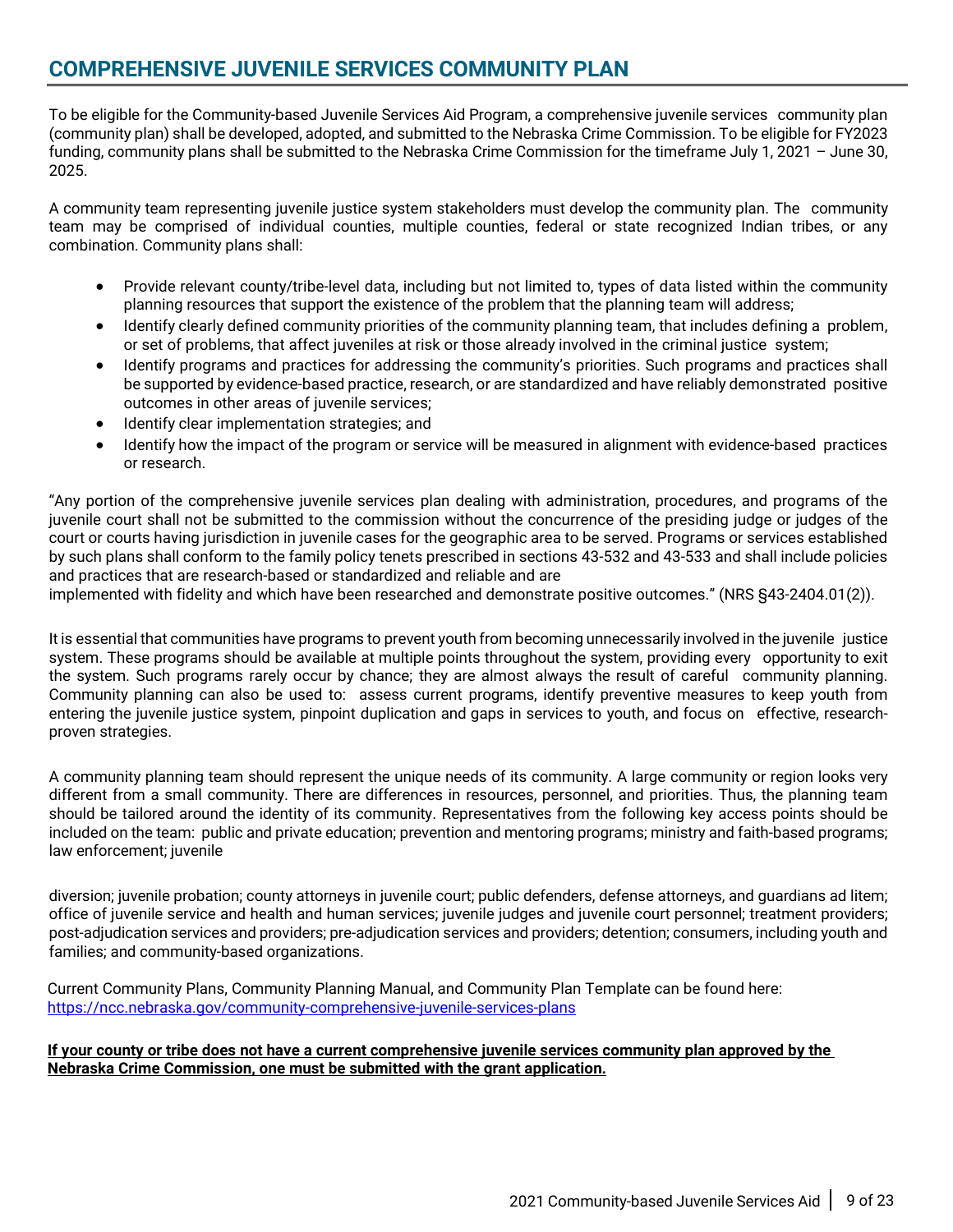#### <span id="page-9-1"></span><span id="page-9-0"></span>**APPLICANT INFORMATION**

**Lead County/Tribe** is the county or tribe serving as the official applicant. If a group of counties or tribes are combining their funds, only one county/tribe can be designated as the *Lead County/Lead Tribe*. This must be the county/tribe receiving and disbursing grant funds.

**List of Partnering Counties/Tribes** are counties and tribes who agree, through a memorandum of understanding, to receive funds and provide services as outlined in the grant application.

**Lead Project Contact** is the individual who will serve as the main point of contact for the Crime Commission and Juvenile Justice Institute, and will receive all grant correspondence. This person is responsible for the daily management of the grant, including reporting requirements. This person will receive a license to GrantVantage to manage the grant once it is awarded, unless a designee is appointed. This individual is best suited to answer questions and be most knowledgeable on the programs funded in the grant.

**Secondary Project Contact** is an optional point of contact that will be included in all correspondence related to requirements and training, and any other correspondence as deemed appropriate.

**Financial Contact** is the County Clerk or Treasurer in the Lead County, or the Tribe's Financial Contact in the Lead Tribe. This person may receive a license in GrantVantage to manage the fiscal responsibilities of the grant, unless a designee is appointed. This individual may be included in correspondence as deemed appropriate.

**Authorized Official** is the County Board Chair or Tribal Council Chair of the Lead County or Lead Tribe. This individual may be included in correspondence as deemed appropriate.

#### <span id="page-9-2"></span>**SECTION I: PROGRAM SUMMARY**

**Program Type Table**: The purpose of the Program Type Table is to provide the Juvenile Justice Institute (JJI) and the Nebraska Crime Commission (NCC) with the program types needed to set permissions to enter data into the Juvenile Case Management System (JCMS). Accurate classification of program types aid in local and state-level reports to state agencies and other stakeholders. Please complete the program type table to identify the primary goal of each program, service, or system improvement for which funds are being requested.

Each program type should be represented on a single line in the table; do not combine program types that share a common goal or funding (e.g., if two programs each aim to reduce absences). Each row should have only one program title, one over-arching type, one program type and one sub-program type. If a program has several funded components (e.g., staff salaries, curriculum, supplies, etc.), please combine these into a single row in the table. For this table, we are interested in knowing the total funds by program, but not specific things funded within each program.

Instructions for each column:

- **Program Title**: Include the name of the program (e.g., Happy Kids program), and not the name of the program component being funded (e.g., after school director).
- **Over-arching Type, Program Type, and Sub-program Type**: Definitions are available on JJI's [website.](https://www.jjinebraska.org/programs-home) To select each of these, choose the program types that best align with the goals of the program and how those goals are achieved. If the JJI definitions do not apply to your program or if you are unsure, please contact JJI or NCC to assist you with selecting program types. Program Type Definitions can be [here.](https://static1.squarespace.com/static/59511c45c534a573ac245515/t/5fda5d087500da2a04b8262e/1608146185042/Program+Definitions+Revised+12.20.20.pdf)
- **Currently Funded by CBA or New Request**: Indicate if this is an existing program through the 2020 CBA grant or a new program that will need access to JCMS for reporting.
- **Amount Requested for each Program**: Round up or down to the nearest dollar.

**Program Narrative: Currently Funded** This Program Narrative will be used for currently funded requests, including system improvement requests. New requests will proceed to **Program Narrative: New Request**. Complete all questions applicable to the type of request. Fill out system improvement narrative only for **NEW** system improvement requests. Delete unused narratives.

- **1. Is this program or service currently funded by Community-based Juvenile Services Aid (CB) or (EB):** Check "yes" or "no". If "no", proceed to **Program Narrative: New Request**
- **2. Provide a status update of the program or service implementation during year 1:** Provide a brief description of the status of the program implementation since the beginning of year one of the grant (July 1, 2021-June 30,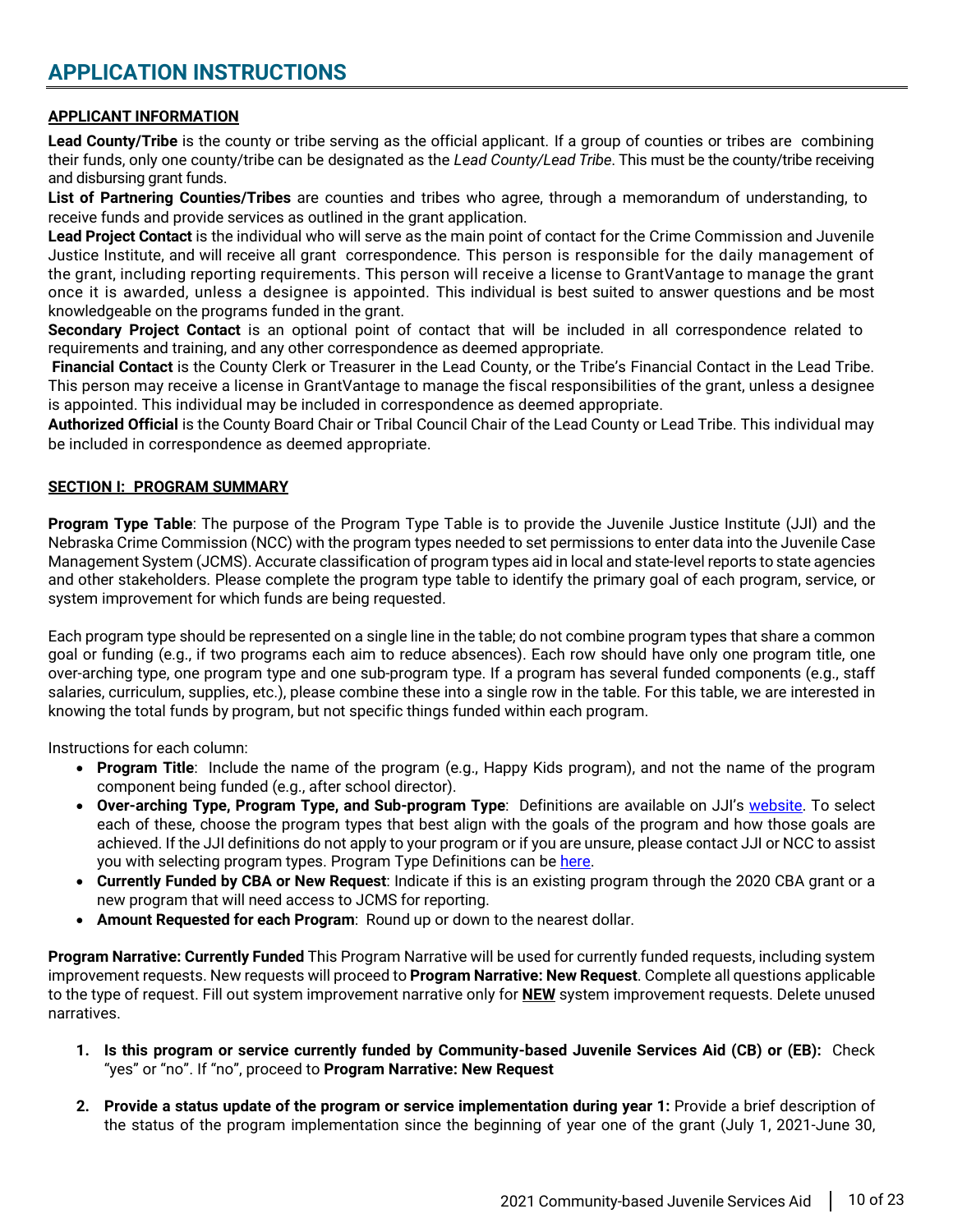2022). Examples include how the program functioning; what steps are left for full implementation; ways the program had to change or adapt.

- **3. Describe any barriers encountered implementing the program or service in year one and how they were addressed:** Provide a brief description of any issues, barriers, roadblocks, changes/adaptions that were required in order to move implementation along or to meet the needs of the youth being served. How did the program overcome those barriers?
- **4. What was the year one goal for this program or service:** Provide the goal submitted on the FY22 grant application if modification was not required. If modification was required, provide the final goal approved through contingencies.
	- a. Provide an update on the status of the goal being accomplished, such as the % of the goal that has been complete?
	- b. If the goal needed to be modified after the project period commenced, provide an explanation and the updated goal.
- **5. FOR SYSTEM IMPROVEMENT PROGRAMS ONLY:** answer questions 5a and 5b.

**Program Narrative: New Request** This Program Narrative will be used for new programs or services not currently funded by FY22 CB or EB. Complete all questions applicable to the type of request. Fill out system improvement narrative only for **NEW** system improvement requests. Delete unused narratives.

- 1. **What allowable program type request on page 5 of the Request for Application does this program fall under:** Choose the appropriate allowable program from the pick list. See page 6 for program types. If a program has not received pre-approval from the Crime Commission to fund a pilot project, do not choose pilot project.
- 2. **Describe how this program or service meets the evidence-based practice requirement:** All programs funded by Community-based Juvenile Services Aid must be aligned with evidence-based treatment principles, programs, or practices. Describe how the practices being used are supported by evidence and are effective or positively impacting youth. Examples may include, but are not limited to the following:
	- a. Use of evidence-based curriculums and incorporating evidence-based practices; and
	- b. Use of screening and assessment tools.
- 3. **What identified need in the community plan will be met by this program or service:** In accordance with Title 75, Chapter 1, each funding request is to be written consistent with the program development strategies outlined in the community plan. If the program or service is not written consistent with the development strategies in your community plan, then the request shall be denied, unless a revised community plan is submitted to the Nebraska Crime Commission to include the necessary revisions.
	- a. Describe what will be provided to the community that will address the need or fill a gap for youth in your community.
- 4. **Provide the local community level data that supports the identified need**: Refer to the needs assessment that was provided by JJI and incorporated into you community plan. Use specific data points to show the program request addresses the identified need. There must be local data that justifies the request for this program or service.

#### 5. **Provide a description of the program or service by answering the following:**

- a. List the agency(s) that will be providing services for the proposed program.
- b. Explain the purpose of the program: Explain how the program will be addressing the needs identified in the community, including activities and services provided to the youth, and skills and knowledge gained by the youth.
- c. List the expected changes that the program will likely bring to your community: Identify positive outcomes that will result from the services
- d. Identify how success will be measured by the services provided: How will the community measure and determine the impact necessary has been achieved?
- 6. **Describe the target population being served by this program or service**. Target population refers to the group(s) of youth a program or service is designed to serve. Applications should define the target population by answering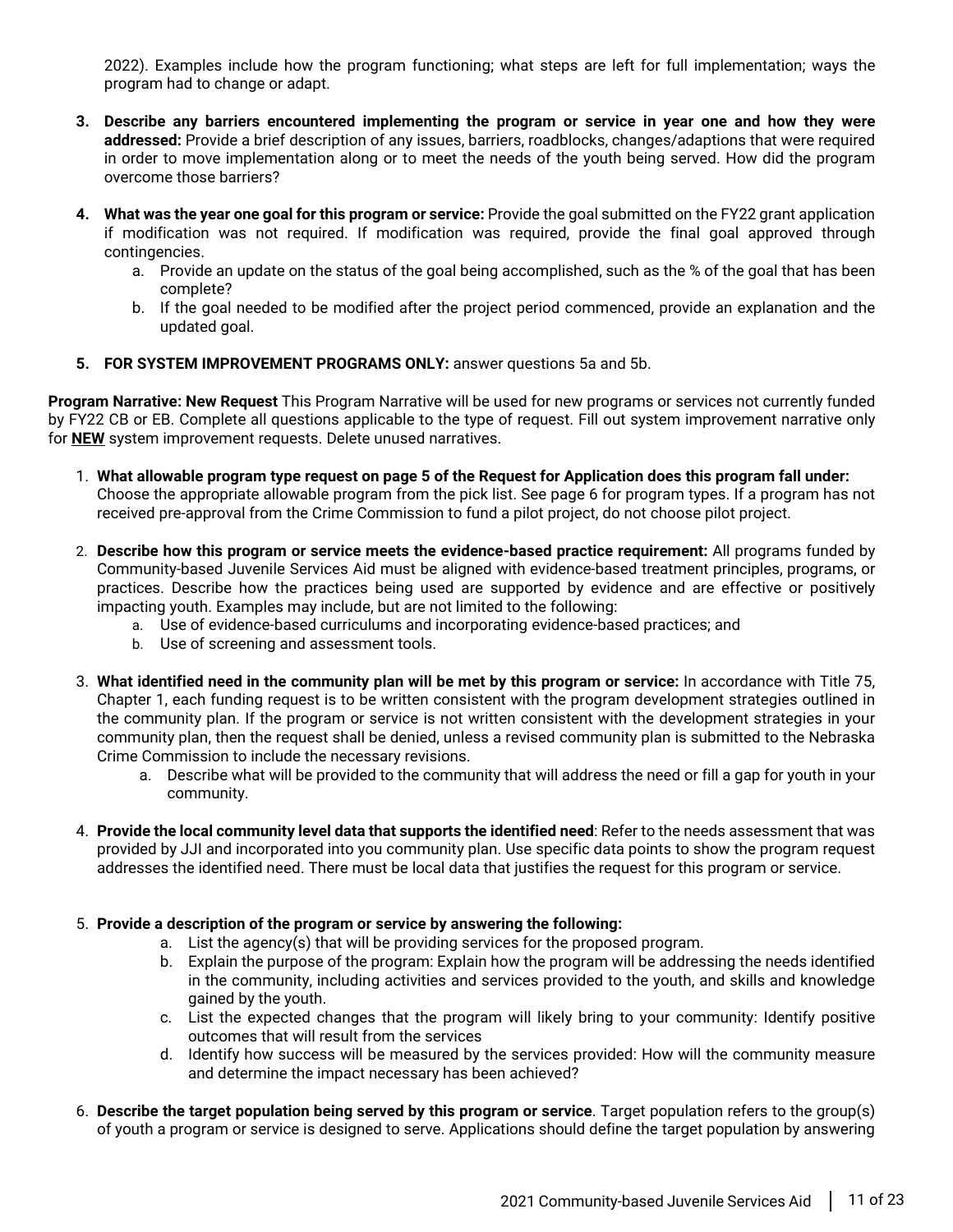#### the following:

- a. Age, Gender, and Race/Ethnicity: List the age, gender, and race/ethnicity targeted by your program. Ensure that the program request is targeting the appropriate demographics based on best practices. If a program is gender specific, choose the appropriate gender, etc.
- b. Juvenile Justice System Point: Use the definitions below to identify the juvenile justice system point that is being targeted with the program request.
	- i. Voluntary Services: law enforcement may or may not have contact with youth, but no citation has been issued and no referral has been made to the county/city attorney.
	- ii. Pre-filing: law enforcement citation or referral has been made to the county/city attorney, but there has not yet been a formal filing made in court.
	- iii. Pre-adjudicated: there has been a formal filing with the court that has not been adjudicated and the county is responsible for the cost of services.
	- iv. Post-adjudicated: the youth has been adjudicated in court and the state is responsible for the cost of services.
- c. List the risk and criminogenic need factors being targeted by this program: See Appendix A in the Appendices for the list of risk and criminogenic need factors to be used in the grant application to answer this question.
- d. List the protective factors and assets being strengthened that address the risk and criminogenic need factors identified above: See Appendix A in the Appendices for the list of protective factors and assets to be used in the grant application to answer this question.
- e. Explain how the youth population served meets the definition of a youth in the juvenile justice system or at risk of entering the juvenile justice system as outlined in the Funding Purpose of the Request for Application: Review the funding purpose on page 5 and the description of eligible youth. Explain the population of youth served by the proposed program and how they are eligible pursuant to the funding purpose outlined in this RFA. If the target population does not meet the definition of "at-risk" or not targeting youth in the juvenile justice system, the program is not eligible for funding.

#### 7. **Explain the referral process by answering the following:**

- a. Explain what would prompt a referral to the program or service (including the referral process to the program, and a list the agencies and/or individuals who refer youth to this program or service: Describe what situation would result in a referral to this program, who your program receives referrals from on a regular basis.
- b. Explain the process used to determine appropriateness of youth for the program: For example, explain how a youth is the right "fit" for this program and how they would come to the attention of the agency or individual making the referral. Provide a step-by-step process used to determine how the youth enters the program, ensuing the youth is appropriate for the program.
- c. List the screening and/or assessment tools used to determine eligibility and appropriateness: List all screening and assessment tools used by the program.
- d. Do all referrals get accepted? Check the applicable box of "yes" or "no". If no, explain why referrals would not be accepted and under what circumstances(s) this may happen.

**Program Narrative: SYSTEM IMPROVEMENT**: Fill out system improvement narrative only for **NEW** system improvement requests.

- 1. **Describe the specific identified need in your community plan that will be addressed by this program:** In accordance with Title 75, Chapter 1, each funding request is to be written consistent with the program development strategies outlined in the community plan. If the program or service is not written consistent with the development strategies in your community plan, then the request shall be denied, unless a revised community plan is submitted to the Nebraska Crime Commission to include the necessary revisions.
- 2. **Provide the local community level data that supports the identified need:** Refer to the needs assessment that was provided by JJI and incorporated into you community plan. Use specific data points to show the program request addresses the identified need. There must be local data that justifies the request for this program or service.
- 3. **Does this program or service fall under administration, including financial administration, grant administration, coordination, and grant writing:** Check "yes" or "no"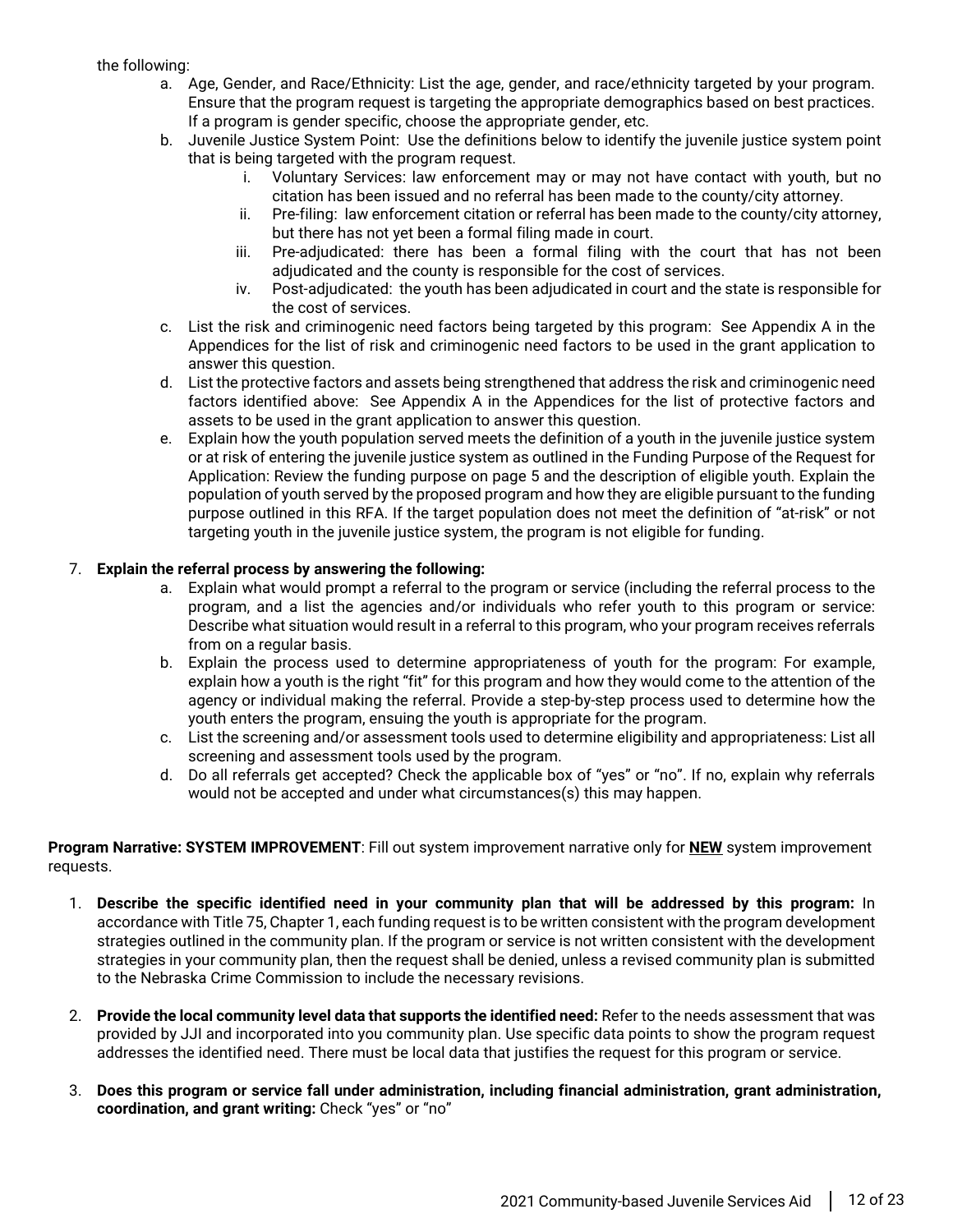- 4. **Does this program or service fall under community engagement, including collective impact, community planning, and backbone support:** Check "yes" or 'no"
- 5. **Provide a description of the system improvement service by answering the following:** 
	- a. Describe what the system improvement service is, what benefit it is providing, and how it is filling a need or gap identified in the community plan.
	- b. What exactly are the key activities and services being provided.
	- c. Describe how this system improvement service will improve the community, particularly addressing the needs and gaps.
	- d. Describe how the community team will evaluate the system improvement service and how the community team will be able to identify that the needs have been met by this service.

#### <span id="page-12-0"></span>**SECTION II: BUDGET**

**Budget Summary Table:** Enter the total amount of grant funds requested in each category. Provide budget numbers by rounding up or down to the nearest dollar.

**Personnel-County/Tribe**: Funds in this category should reflect positions hired directly by the county/tribe. Personnel refer to wages and fringe benefits for regular full-time or part-time salaried employees for the county/tribe. Other persons working on the project who are not on the regular payroll for the county/tribe must be classified in the subawards/contracts category of the application. Salaries may not exceed those normally paid for comparable positions in the community and/or unit of government. Any position 100% funded through grant funds must be 100% dedicated to the grant program's allowable activities. The percentage of funds requested through CB/EB for a position must not exceed the percentage of time devoted to job functions related to the CB/EB Program. For example, a request that 50% of a Community Specialist's position be paid through CB; however, the Community Specialist is devoting 25% of their time to job functions for CB – this is unallowable. Costs for wages in excess of base rate of pay are unallowable.

#### **Personnel Table (County/Tribe Employees)**

- **Program Title** List the program title associated with the Program Type Table.
- **Position Title and Employee Name** List title of the position that is being requested and individual name of the person holding the position.
- **Agency Name** List the name of the agency employing the position being requested.
- **New or Existing** Indicate whether a position is new by typing "N" or existing by typing "E". If a position is being requested for the first time through Community-based Juvenile Services Aid, but has been existing then that position is considered "E".
- **Percent Time Devoted** List the percentage of time devoted to Community-based Juvenile Services Aid for each position listed. This includes the time projected to be spent on all allowable requests listed in the grant application. If the position is 100% devoted to the grant funded project but the grant only pays 75% of the salary, percent time devoted is 100%.
- **Current Annual Salary** List the current annual salary of the corresponding position.
- **Projected Annual Salary** List the projected annual salary that will become effective on July 1, 2022.
- **Percent Salary Requested** List the percent of the projected annual salary being requested through grant funds. If the grant will pay 75% of the salary and the County will pay the remaining 25%, the percent requested is 75%.
- **Requested Wages** List the amount of wages being requested through the grant application.
- **Requested Fringe** List the amount of fringe benefits being requested through the grant application. All fringe benefits are to be based on the employer's share only. The employee's share is to be withheld from his/her wages. Only basic fringe benefits of insurance offered by the agency (health, life, professional liability, etc.), FICA, unemployment insurance, workers compensation, costs of leave (holidays, sick leave, vacation), and pension/retirement can be included. Vacation and leave time are included in normal working hours (FTE 2080 hours/year) and are not added benefits. Funds to support cafeteria plans are not allowed by the Nebraska Crime Commission.
- **Requested Total** List the sum of the "requested wages" and "requested fringe". This will provide the amount of total funds being requested for each position to include wages and fringe benefits.
- **Total Project Cost** List the sum of the "requested wages", and "requested fringe". This is the total cost of a position that is being requested by the county/tribe.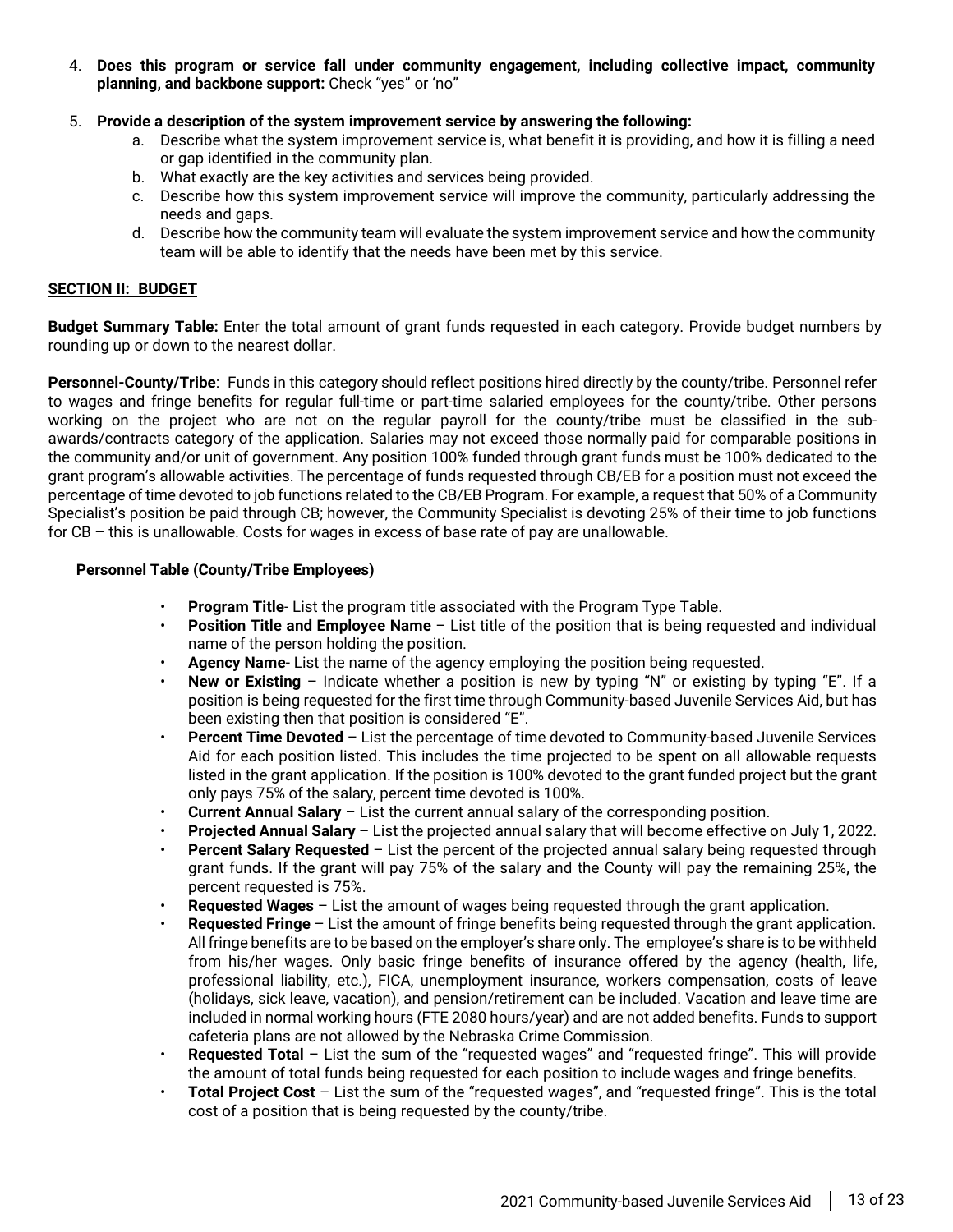**Personnel Table Budget Breakdown**: A budget breakdown must be completed for **each** position:

- **1. Program Title and Position Title:** List the title of the program and title of the personnel position. This will match the program and position listed in the Personnel Table.
- **2. Is this position new or existing:** Check "new" or "existing".
- **3. If existing, describe how this position was previously funded**: Some examples of previous funding may include, but are not limited to: county funds, tribe funds, different grant source, Community-based Juvenile Services Aid, DHHS, etc.
- **4. Briefly describe how this request complies with the non-supplanting requirement:** Provide an explanation that funds being requested for this position will not be used to supplant (replace) existing funds that would, in the absence of Community-based Aid funds, be made available for grant purposes.
- **5. Provide job description**: Complete one of the following options:
	- a) If the position is already created and existing then paste in the official job description.
	- b) If the position is new then write a summary of the anticipated job duties in the space provided for this question. If the position is new and a job description has already been created then paste in the official job description into the grant application.
- **6. Provide justification for an annual salary increase:** If this position is expected to obtain an annual salary increase, provide the reason and include documentation to justify the increase. Review the personnel paragraph on page six of this RFA for information on allowable increases. If the salary increase is above the Consumer Price Index Rate, answer 6(a) and 6(b).
- **7. Provide a personnel budget breakdown on the following:**
	- a) Breakdown of wages requested for each position.
		- $\cdot$  Example 1: 1,900 hours x \$20.00/hour = \$38,000
			- Example 2: 2,080 hours x \$18.75/hour = \$39,000
	- b) Breakdown of fringe benefits requested for each position. In the example, note how fringe benefits are appropriately pro-rated based on the amount of state dollars requested. Only include basic fringe benefits and provide details explaining each benefit requested. Consider the following: Health Insurance @ \$6,000 per year/single coverage; FICA @.0765 of total salary, etc.
		- Example 1:  $$38,000 \times .0765$  (FICA) =  $$2,907 + $6,000$  (health insurance) = \$8,907
		- Example 2:  $$39,000 \times .0765$  (FICA) =  $$2,984 + $6,000$  (health insurance) = \$8,984

**Travel-County/Tribe**: All travel requests will abide by the policies and procedures of the Nebraska Crime Commission and the Nebraska Department of Administrative Services. Currently, out-of-state travel is unallowable. In-state travel is limited to mission critical initiatives. If the out-of-state travel is mission critical, grantees will submit a grant adjustment and an Out-of-State Travel Request form at least 6 weeks prior to travel for pre-approval. Copy the travel expenses form and complete it for each travel purpose. Rates for meals and lodging are listed on the General Services Administration website (GSA) and are subject to change every year on October 1. Meals will be reimbursed following the Nebraska Department of Administrative Services policy. **\*All travel expenses listed below are reimbursed for actual expenses incurred within allowable rates only.\***

- **Program Title** List the program associated with the Program Type Table.
- **Travel Purpose** List the purpose funds are being requested for travel.
- **Type of Travel** Check whether the travel is within the community (local) or in-state. Currently, outof-state travel is unallowable.
- **Justification for Travel** Provide an explanation for this travel request and how it will benefit youth being served by programs and services in the community. If this travel request is for administration, provide an explanation for this travel request and how it will benefit the community and youth being served. Explain how this request aligns with the funding purpose listed in this Request for Application.
- **Position(s) which will be traveling for this purpose** List the positions that will be traveling for the purpose stated.
- **Cost breakdown**:
	- $\checkmark$  **Mileage** Reimbursable at the rate listed for business travel specified on the IRS website: <https://www.irs.gov/tax-professionals/standard-mileage-rates>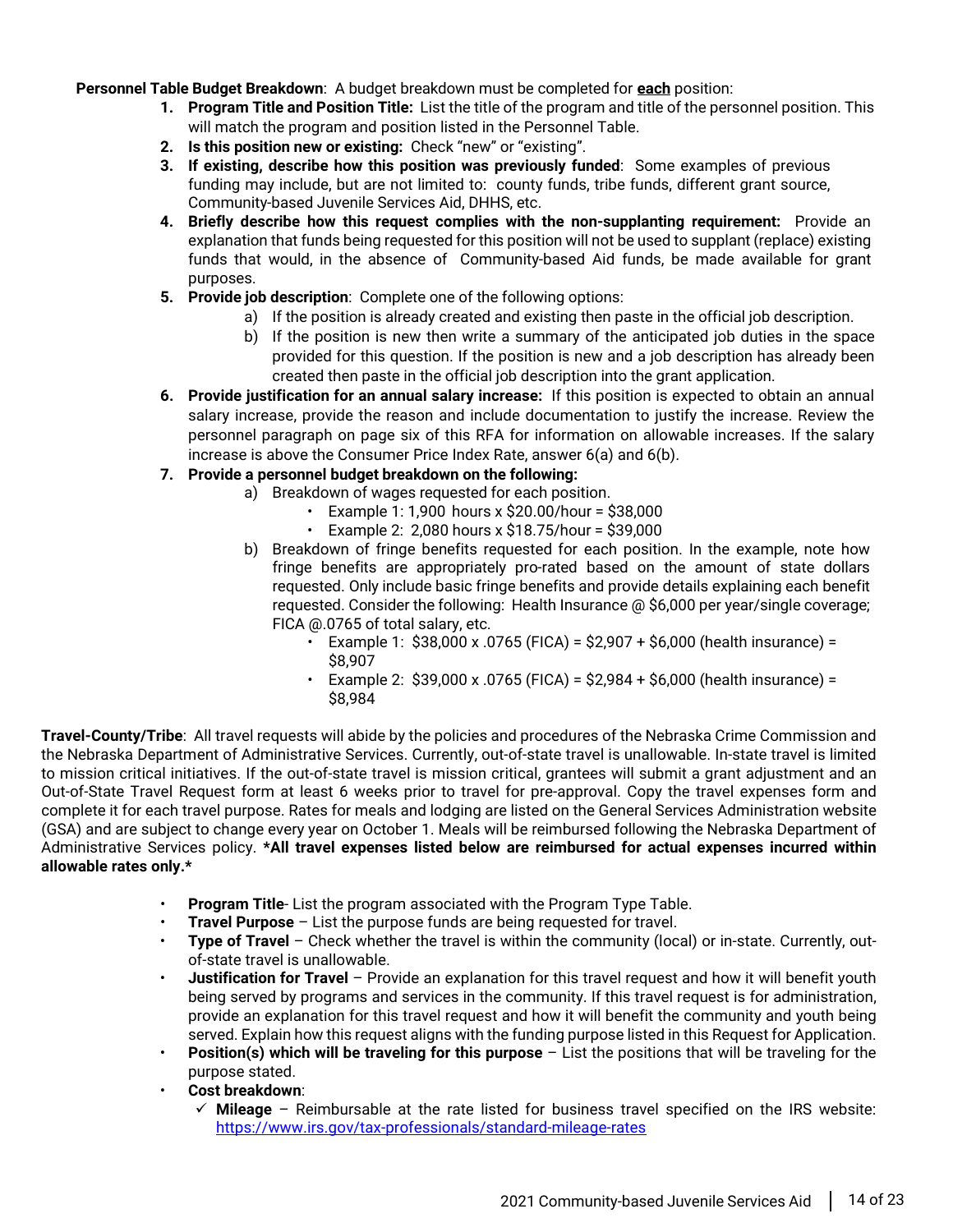- **Lodging** Available for reimbursement the night before an activity begins through the night before an activity ends. Rates must not exceed those listed for the location of travel which is found on the General Services Administration (GSA) website: <http://www.gsa.gov/portal/category/100120>
- **Meals** Meal expenses incurred during travel shall be reimbursed on a per diem basis pursuant to Neb. Rev. Stat. § 81-1174. Reimbursement will be based on the following:
	- The Per Diem Rate shall be 70% of the daily federal per diem rate (GSA Per Diem Rates [http://www.gsa.gov/portal/category/100120\)](http://www.gsa.gov/portal/category/100120).
	- The first and last day of travel will be prorated at 75% of the State Per Diem Rate.
	- Any meal that is provided, such as at a conference or breakfast at Hotel, shall be deducted from the daily Per Diem Rate, unless there are extenuating circumstances.
	- Allowable timeframe to request reimbursement for meals when traveling overnight:
		- Breakfast: When individual leaves for overnight travel at or before 6:30 a.m.
			- Lunch: When individual leaves for overnight travel at or before 11:00 a.m. or returns from overnight travel at or after 2:00 p.m.
		- Dinner: When individual returns from overnight travel at or after 7:00 p.m.
	- One-day travel: meals for same day travel are not allowable for reimbursement.
	- Incidentals will be reimbursed at the 70% rate.

**Operating Expenses-County/Tribe:** See "Funding Limitations" in this document to receive guidance on unallowable/allowable operating expenses. Complete all blanks in the table when requesting funds for operating expenses to include the rate per month, amount requested, and total cost. If requesting funds for the one-time use to convert an existing juvenile detention facility or other existing structure for use as an alternative to detention, please contact the Community-based Juvenile Services Aid Program Manager to complete a separate form that is required to be submitted in addition to the grant application.

**Operating Expenses Table: Do not modify or add budget line items.** Provide a detailed breakdown of each cost. For example, communications expenses might be a Verizon Wireless Cellphone at a rate of \$40/month X 12 months = \$480. Provide the total amount requested for each line item.

#### **Operating Expenses Budget Breakdown:**

- 1. **If you are requesting funds for educational materials, list the name and purpose for each material**: List the name or title of the educational materials being requested. Additionally, list why this specific educational material is utilized for the youth being served.
- 2. **If requesting program equipment, list each item requested and purpose, and three quotes for the equipment requested:** Program equipment requests are requests that will assist in the necessary functions of the program. Provide a description of what is being requested and what this equipment will be used for. Three quotes must be provided; equipment purchased must be managed in accordance with State Property and Equipment guidelines.
	- a. Purchase date of the equipment being replaced.
	- b. Date and description of any other equipment requests by this applicant.
- 3. **Explain how each operating expense listed above will benefit a program or service listed in this grant application:** There are several operating expenses that are allowable and an explanation is needed for each request for this question. For example, if incentives for youth are being requested, then explain how purchasing incentives has benefited that particular service or program. What has been witnessed as a result of purchasing incentives for youth? Did their attendance increase? Did their grades increase? If so, what data or information was used to support the purchase of these incentives?

**Contracts– County/Tribe**: Funds in this category should reflect programs/services contracted out to agencies or individuals. Fee for service contracts must have a current legal contract between the lead county/tribe and the contractor. Only utilize one table (Contract Fee for Service) for each request. The rate for independent contractors must be reasonable and consistent with those paid for similar services in the marketplace and in alignment with the work proposed. A market analysis may be required for any rate that is not verifiable as consistent with the rates in the market. Rates shall not exceed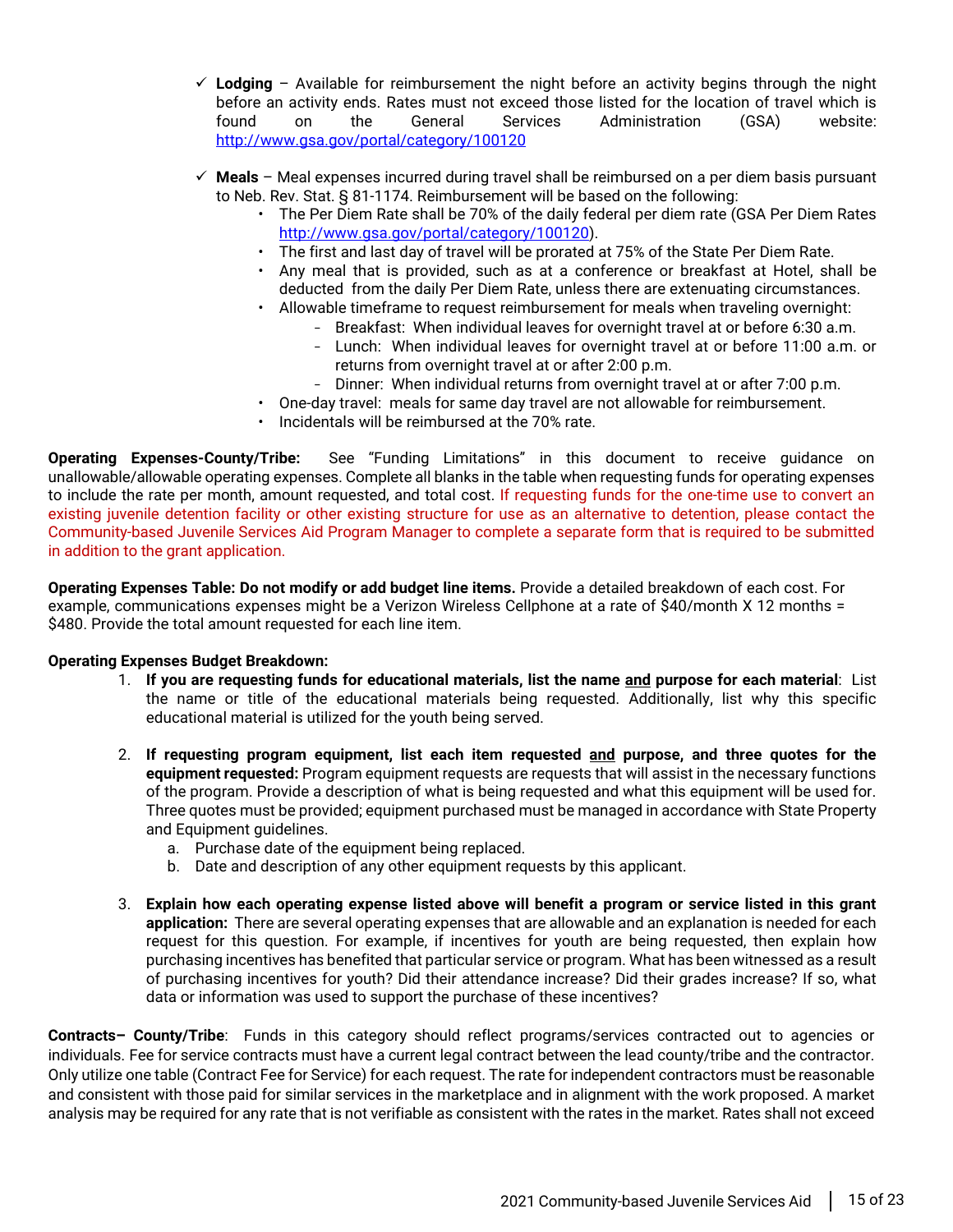reimbursement rates from Probation Administration for the same or similar service. For more information on Probation Administration Juvenile Services Definitions and Rates, see: [https://supremecourt.nebraska.gov/probation/community](https://supremecourt.nebraska.gov/probation/community-based-programs-field-services-division/rehabilitative-services/juvenile-service-definitions)[based-programs-field-services-division/rehabilitative-services/juvenile-service-definitions.](https://supremecourt.nebraska.gov/probation/community-based-programs-field-services-division/rehabilitative-services/juvenile-service-definitions) Lodging, meals, and travel costs should be included in the daily rate, prohibiting additional charges above the full daily rate. Grantees must adhere to Nebraska Revised Statute §23-3108. All other entities must follow their written procurement process and if a process is not in place, then the entity must use Nebraska's procurement process governed by DAS.

**Contract Fee for Service Table:** Use this table for independent contractors who provide service for a flat fee rate.

- **Program Title** List the program title associated with the Program Type Table.
- **Service Type** List the type of service being requested such as tracker, electronic monitoring, mediation, counseling, presenter, etc.
- **Provider Name** List the agency or contractor responsible for providing service type.
- **Rate** list the dollar amount that is being requested either hourly, daily, or per occurrence.
- **Number of Occurrences** List the amount of hours or days this service is being requested. Then check the box to denote whether the rate is being charged either by the hour or day. If the service is per occurrence, that can be noted in the "Rate" column and Hrs or Days boxes can remain unchecked.
- **Amount Requested** List the amount that is being requested in this box. Multiply the rate by the number of hours/days.

**Sub-Awards:** Funds in this category should reflect programs/services sub-awarded out to agencies. If the county/tribe does not directly operate the program, but relies on another entity to run the entire program, the whole budget is shown as a sub-award. There must be a sub-award with signed special conditions with the sub-award agency.

- 1. **Sub-Award Budget Summary Table:** List each sub-award on this table. The County/Tribe is fiscally responsible and must ensure all funds are spent properly by all sub-awarded programs/services. Proceed to fill out separate budget category forms for each sub-award agency.
	- **Agency Name –** List the Agency name receiving the sub-award.
	- **Personnel –** Enter the total for personnel requested from this grant.
	- **Travel -** Enter the total for travel requested from this grant.
	- **Operating Expenses –** Enter the total for operating expenses requested from this grant.
	- **Contract Fee For Service –** Enter the total for contract fee for services requested from this grant.
	- **Requested Amount -** Enter the total amount requested for each sub-award.
	- **Total Amount Requested –** Enter the total amount requested for all sub-awards.
- 2. **Sub-Award Personnel Table (Non-County/Tribe)**: This chart is used for personnel of the sub-awarded agency requesting funds for programs within their corresponding county/tribe. All positions being requested that are not directly funded by the county/tribe will be listed in this table. These positions are personnel of the sub-awarded agency. This table is exactly the same as the County/Tribe Personnel Table; therefore, refer to those same instructions.
- 3. **Sub-Award Travel Expenses**: Funds in this category should reflect travel expenses of non-county/tribe personnel of the sub-awarded agency. Refer to the travel instructions outlined in County/Tribe Travel, as this section adheres to the same set of guidelines.
- 4. **Sub-Award Operating Expenses**: See "Funding Limitations" in this document to receive guidance on unallowable/allowable operating expenses. Complete all blanks in the table when requesting funds for operating expenses to include the rate per month, amount requested, and total cost.

**Operating Expenses Budget Breakdown:** Refer to the operating expenses budget breakdown outlined in County/Tribe Operating Expenses, as this section adheres to the same set of guidelines.

- 5. **Sub-Awards Contract Fee for Service Table:** Use this table for independent contractors who provide service for a flat fee rate. Refer to the Contracts instructions outlined in County/Tribe Contracts, as this section adheres to the same set of guidelines.
- 6. **Sub-Awards Total:** Enter the total amount requested for the agency sub-award to include personnel fees, travel fees, operating fees, and contract fees. Place them in the appropriate category.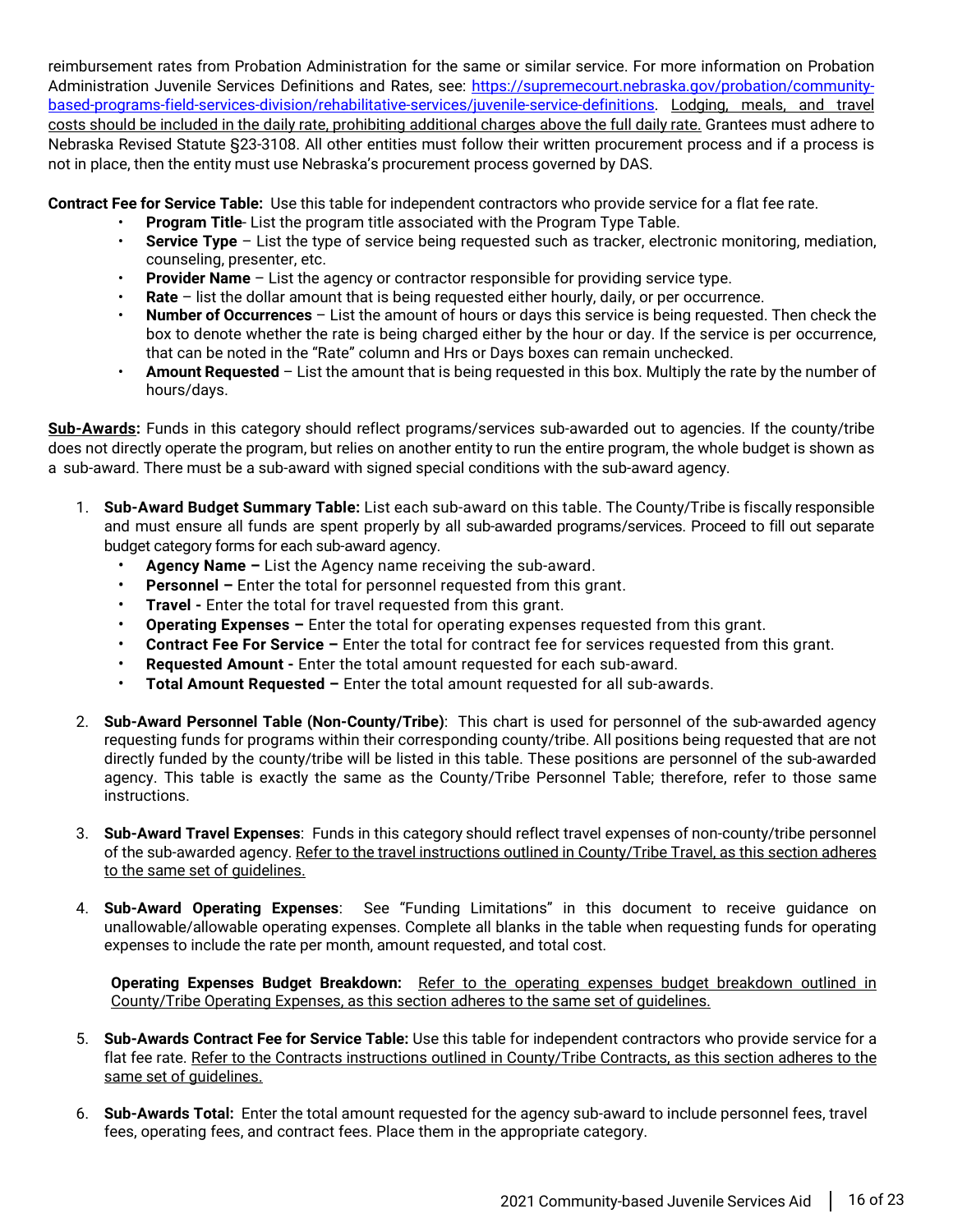#### <span id="page-16-0"></span>**SECTION III: COMMUNITY PLANNING INFORMATION**

#### **COMMUNITY TEAM INFORMATION**

Community planning cannot be accomplished by one or two individuals. It requires a committed collaborative of stakeholders who meet regularly to develop and enact the community plan. Provide information as it relates to the community team that is responsible for the development and implementation of the community plan.

- 1. *Did the community team vote and approve the requests in this application*: Check "yes" or "no". It is required that funding requests in the application be determined by a majority vote among the community planning team.
	- a) *If no, how was this decision made*: Explain the process in which the funding requests were determined in the application.
	- b) *Provide the meeting date and agenda when the application was approved*: The Nebraska Crime Commission may require meeting minutes in the future.
- 2. *Did the community planning team meet or communicate regularly:* It is highly recommended that the team meet or communicate at least quarterly. If the team met on a regular basis check "yes", if not check "no".
	- a) *If yes, explain how the meetings were conducted and how often.*
	- b) *If no, explain the barriers that prevented regular community meetings: Please* list the specific issues that prevented the team from meeting regularly (e.g. geography, staffing, resources, schedules, etc.).
	- c) *Describe the proposed solutions to the barriers above:* Provide specific details for addressing these barriers and the planning process for the community team to schedule regular meetings.
	- d) *List the community stakeholders represented at the community team meetings*: List the agencies that are represented at community team meetings on a regular basis.
- 3. *Describe how the community team discusses and evaluates the progress addressing the needs identified in the plan. How does the team determine that the needs have been met or the needs are changing?*
- 4. *Describe what changes in community needs the team has identified.* 
	- a) *How did the team decide to address those changing needs? Did policies and procedures change? Did grant funding requests change?*

#### <span id="page-16-1"></span>**SECTION IV: MEMORANDUMS OF UNDERSTANDING**

For counties or tribes applying as a group, submit a current copy of the MOU(s) signed by each participating county board chair or tribal council chair confirming the county or tribal commitment to combine Community-based Juvenile Services Aid funds to accomplish the project(s) outlined in the application and designating the Lead County/Tribe.

#### <span id="page-16-2"></span>**SECTION V: ELECTRONIC SUBMISSION**

The grant application must be signed by the Authorized Official, either digitally or hand signed and scanned. The Lead Project Contact must acknowledge that the PDF version of the application being submitted is the final version that the Authorized Official has signed. The Assurances and Signature will be submitted separately from other sections of the grant application.

#### <span id="page-16-3"></span>**SECTION VI: SIGNATURE**

The grant application must be signed by the Authorized Official (Lead County Board Chairperson or Tribal Council Chairperson) with the authority to contract on behalf of the County or Tribe. Obtain the applicable signature, ensuring the certification is carefully read. This can be done using digital signature or hand signed and scanned. It is advised that all individuals on the grant also thoroughly read and understand the requirements in the Juvenile Programs and Interventions Guidebook.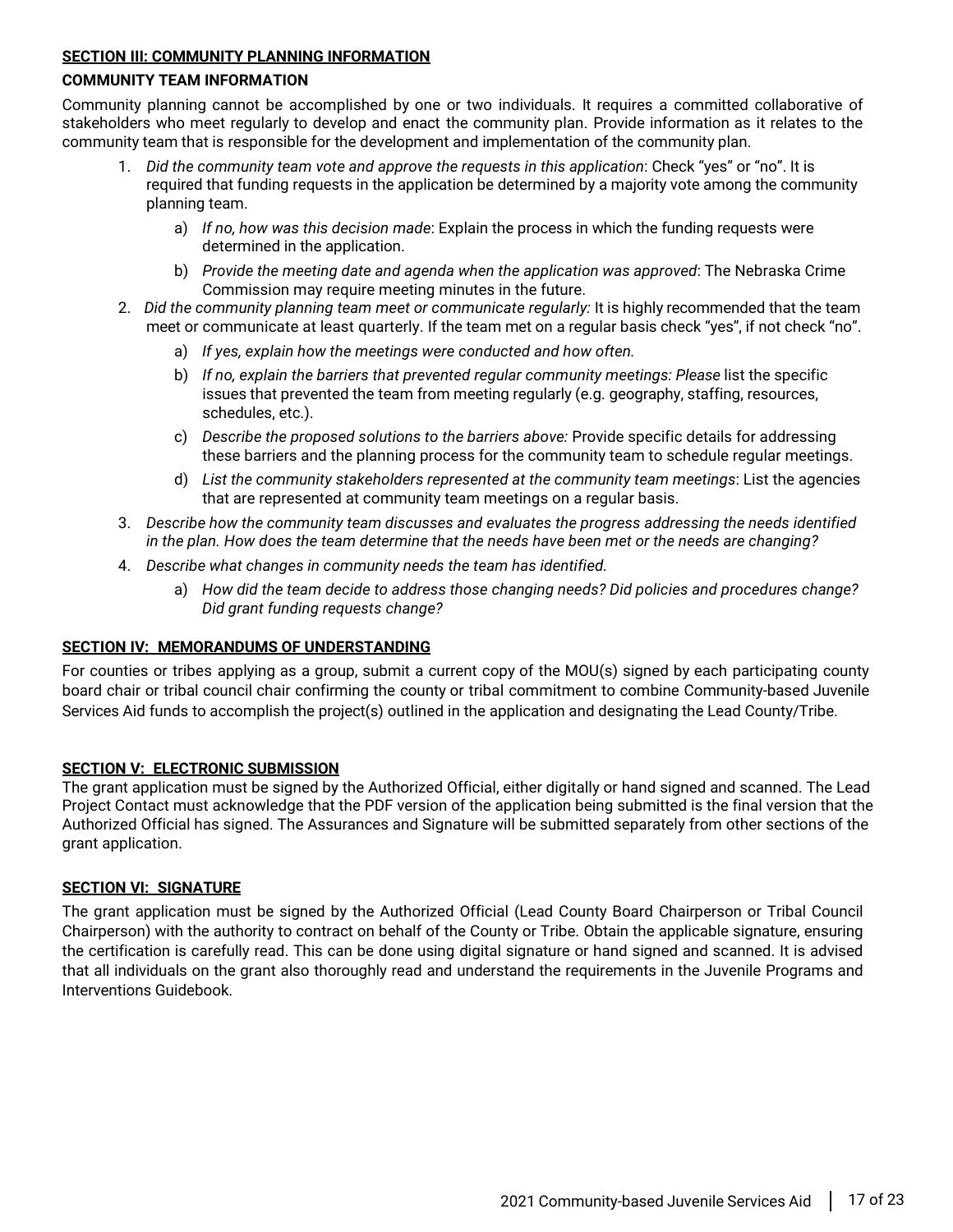<span id="page-17-0"></span>**APPENDICES**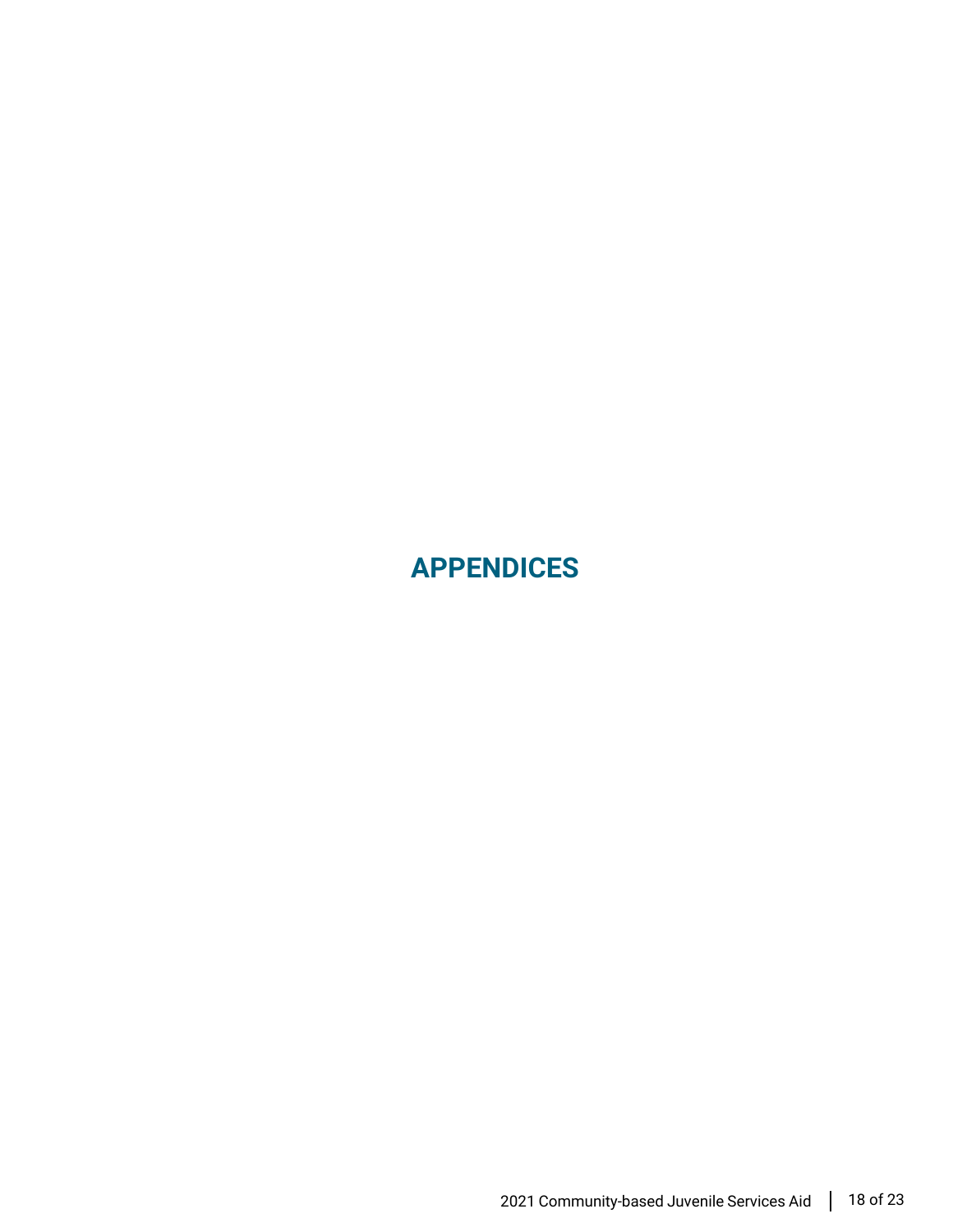## **Appendix A July 1, 2022 - June 30, 2023 Allocations**

<span id="page-18-0"></span>

| Adams County            | \$80,908.00    |
|-------------------------|----------------|
| <b>Antelope County</b>  | \$13,263.00    |
| <b>Arthur County</b>    | \$5,000.00     |
| <b>Banner County</b>    | \$5,000.00     |
| <b>Blaine County</b>    | \$5,000.00     |
| <b>Boone County</b>     | \$10,816.00    |
| <b>Box Butte County</b> | \$21,206.00    |
| <b>Boyd County</b>      | \$5,000.00     |
| <b>Brown County</b>     | \$5,000.00     |
| <b>Buffalo County</b>   | \$156,028.00   |
| <b>Burt County</b>      | \$11,888.00    |
| <b>Butler County</b>    | \$23,997.00    |
| <b>Cass County</b>      | \$58,341.00    |
| <b>Cedar County</b>     | \$18,231.00    |
| <b>Chase County</b>     | \$8,676.00     |
| <b>Cherry County</b>    | \$26,667.00    |
| Cheyenne County         | \$25,715.00    |
| Clay County             | \$20,514.00    |
| <b>Colfax County</b>    | \$54,797.00    |
| <b>Cuming County</b>    | \$19,412.00    |
| <b>Custer County</b>    | \$28,117.00    |
| Dakota County           | \$84,265.00    |
| Dawes County            | \$30,295.00    |
| <b>Dawson County</b>    | \$79,471.00    |
| <b>Deuel County</b>     | \$5,000.00     |
| <b>Dixon County</b>     | \$22,926.00    |
| Dodge County            | \$110,280.00   |
| Douglas County          | \$1,280,364.00 |
| <b>Dundy County</b>     | \$5,000.00     |
| <b>Fillmore County</b>  | \$11,818.00    |
| <b>Franklin County</b>  | \$5,000.00     |
| <b>Frontier County</b>  | \$5,000.00     |
| <b>Furnas County</b>    | \$12,792.00    |
| <b>Gage County</b>      | \$44,859.00    |
| Garden County           | \$5,000.00     |
| <b>Garfield County</b>  | \$14,955.00    |
| <b>Gosper County</b>    | \$10,465.00    |
| <b>Grant County</b>     | \$5,000.00     |
| <b>Greeley County</b>   | \$8,243.00     |
| <b>Hall County</b>      | \$172,474.00   |
| <b>Hamilton County</b>  | \$36,761.00    |
| <b>Harlan County</b>    | \$9,968.00     |
| <b>Hayes County</b>     | \$5,000.00     |
| <b>Hitchcock County</b> | \$5,768.00     |
| <b>Holt County</b>      | \$19,860.00    |
| <b>Hooker County</b>    | \$5,000.00     |
| <b>Howard County</b>    | \$22,075.00    |
| Jefferson County        | \$16,142.00    |
| <b>Johnson County</b>   | \$28,790.00    |

| <b>Kearney County</b>      | \$26,666.00    |
|----------------------------|----------------|
| Keith County               | \$18,264.00    |
| Keya Paha County           | \$5,000.00     |
| <b>Kimball County</b>      | \$10,829.00    |
| <b>Knox County</b>         | \$20,056.00    |
| Lancaster County           | \$1,025,855.00 |
| <b>Lincoln County</b>      | \$114,746.00   |
| Logan County               | \$5,000.00     |
| Loup County                | \$5,000.00     |
| <b>Madison County</b>      | \$106,937.00   |
| <b>McPherson County</b>    | \$5,000.00     |
| <b>Merrick County</b>      | \$30,475.00    |
| <b>Morrill County</b>      | \$9,224.00     |
| Nance County               | \$9,585.00     |
| Nemaha County              | \$26,518.00    |
| <b>Nuckolls County</b>     | \$5,000.00     |
| Omaha Reservation          | \$40,922.00    |
| <b>Otoe County</b>         | \$48,852.00    |
| Pawnee County              | \$5,000.00     |
| <b>Perkins County</b>      | \$6,803.00     |
| <b>Phelps County</b>       | \$27,934.00    |
| <b>Pierce County</b>       | \$22,772.00    |
| <b>Platte County</b>       | \$103,782.00   |
| <b>Polk County</b>         | \$27,001.00    |
| Ponca Tribe                | \$5,000.00     |
|                            |                |
| <b>Red Willow County</b>   | \$26,028.00    |
| <b>Richardson County</b>   | \$12,453.00    |
| <b>Rock County</b>         | \$5,000.00     |
| <b>Saline County</b>       | \$50,675.00    |
| <b>Santee Reservation</b>  | \$31,944.00    |
| Sarpy County               | \$525,266.00   |
| <b>Saunders County</b>     | \$77,115.00    |
| <b>Scotts Bluff County</b> | \$103,260.00   |
| Seward County              | \$66,547.00    |
| Sheridan County            | \$13,939.00    |
| Sherman County             | \$9,963.00     |
| <b>Sioux County</b>        | \$5,000.00     |
| <b>Stanton County</b>      | \$25,690.00    |
| <b>Thayer County</b>       | \$5,406.00     |
| <b>Thomas County</b>       | \$5,000.00     |
| <b>Thurston County</b>     | \$40,903.00    |
| <b>Valley County</b>       | \$10,705.00    |
| <b>Washington County</b>   | \$59,532.00    |
| <b>Wayne County</b>        | \$30,908.00    |
| <b>Webster County</b>      | \$7,577.00     |
| <b>Wheeler County</b>      | \$5,000.00     |
| Winnebago Reservation      | \$62,056.00    |
| <b>York County</b>         | \$33,038.00    |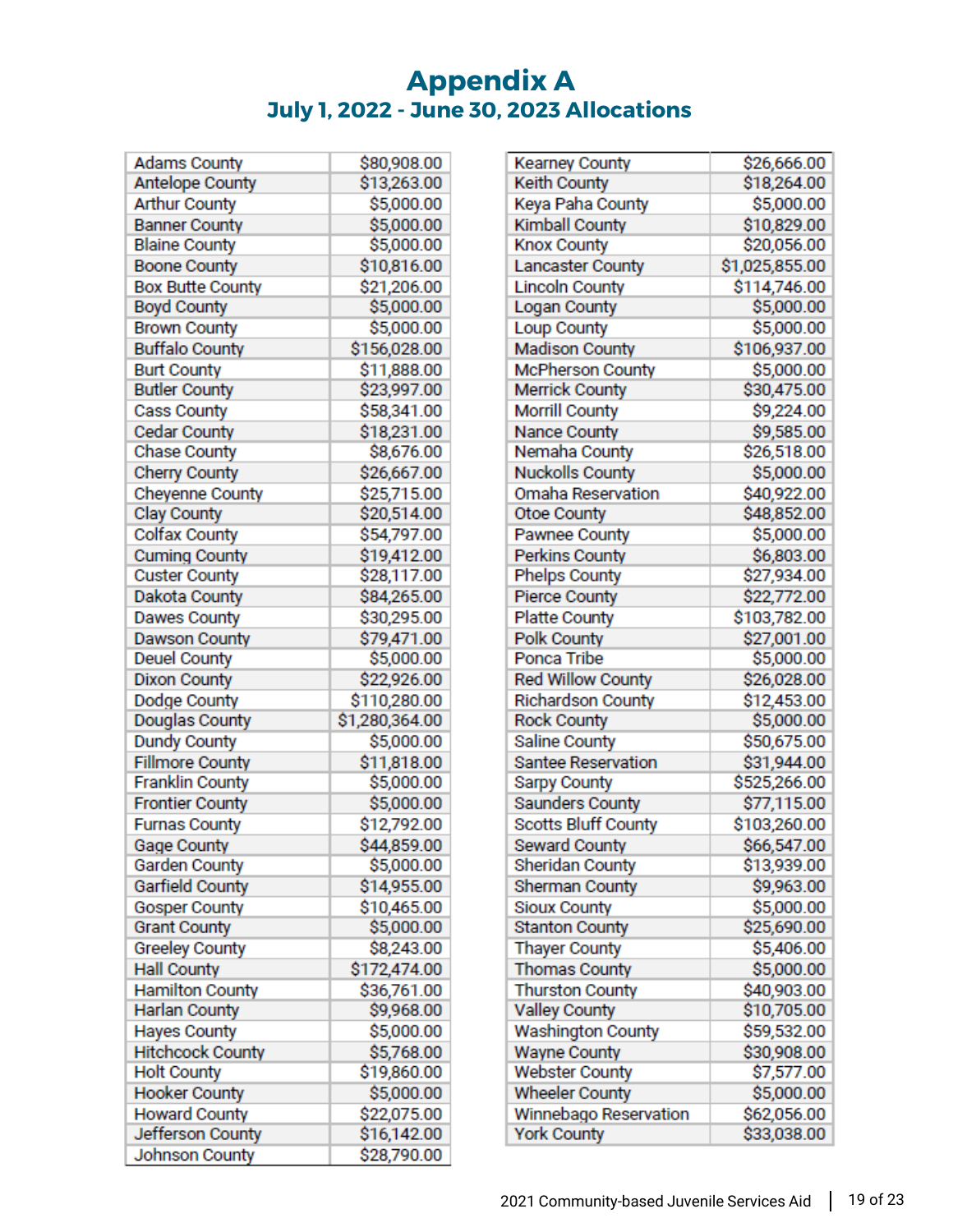## <span id="page-19-0"></span>**Appendix B**

#### **Risk and Criminogenic Need Factors**

#### **Protective Factors and Assets**

| <b>INDIVIDUAL</b>          |                                                            |
|----------------------------|------------------------------------------------------------|
| Drug/Alcohol use           | Positive attitudes, values, and beliefs                    |
| Learning disability        | High personal drive/self-esteem                            |
| Anxiety/depression         | Positive mental, physical, and emotional health            |
| Mental health disorder(s)  | Use of positive coping skills                              |
| Antisocial attitudes       | Well-developed communication skills                        |
| Sensation seeking          | Self-regulation/Impulse control                            |
| Defiance of authority      | Positive attitudes/relations with authoritative figures    |
| Lack of concern for others | Compassion for others                                      |
| Inappropriate use of time  | Constructive use of time (youth programs, athletics, etc.) |
| Previous victimization     | Problem-solving skills                                     |

| FAMIL Y                                  |                                                  |
|------------------------------------------|--------------------------------------------------|
| Lack of supervision                      | Adequate parental monitoring                     |
| Lack of discipline                       | Consistent discipline                            |
| Low parental warmth                      | Positive student-parent bond                     |
| Parental hostility                       | Language-based discipline                        |
| Abusive parent $(s)$                     | Positive adult role models                       |
| Parental substance use                   | Clear expectations of prosocial behaviors/values |
| Poor prenatal and early childhood health | Healthy prenatal and early childhood care        |
| Family violence                          | Supportive adult(s) within the home              |
|                                          |                                                  |

#### EDUCATION/COMMUNITY

| Truancy                      | Regular attendance and engagement in school |
|------------------------------|---------------------------------------------|
| Low achievement              | High academic standards                     |
| Low attachment               | Positive teacher relationships              |
| Low literacy                 | Access to academic support                  |
| High crime neighborhood      | Access to physical and mental healthcare    |
| Disenfranchised neighborhood | Community values youth                      |
|                              | Strong neighborhood attachment              |

#### PEERS

**DANATT XZ** 

#### Deviant peer groups

Healthy/Positive peer relationships Supportive social group

Resources:

- Arthur, M. W., Hawkins, J. D., Pollard, J. A., Catalano, R. F., & Baglioni Jr, A. J. (2002). Measuring risk and protective factors for use, delinquency, and other adolescent problem behaviors: The Communities That Care Youth Survey. Evaluation review, 26(6), 575-601.
- National Institute on Drug Abuse. (2003). What are risk factors and protective factors? Retrieved from The mean of the property of the actions and protective factors: recircled flow<br>https://www.drugabuse.gov/publications/preventing-drug-abuse-among-children-adolescents/chapter-1-risk-<br>factors-protective-factors/what-are-ris National Research Council and Institute of Medicine. (2009). Preventing mental, emotional, and behavioral disorders
- among young people: Progress and possibilities. Washington, DC: The National Academies Press. Substance Abuse and Mental Health Services Administration. (2018). Risk and Protective Factors. Retrieved from
	- $\textit{https://www.samhsa.gov/capt/practicing-effective-prevention/prevention-behavored-health/risk-protective-1}$ factors.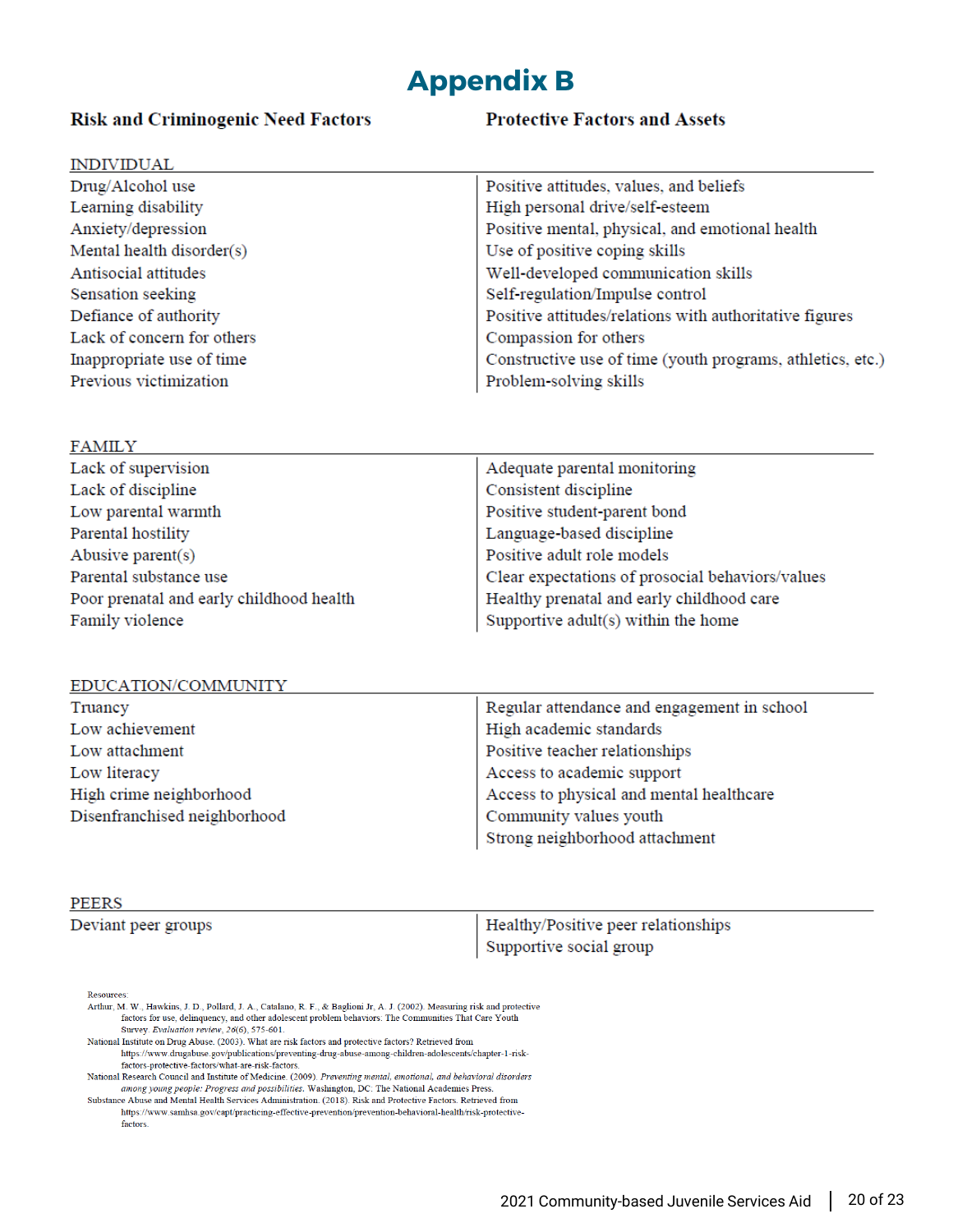## **Appendix C Program Type Definitions**

- <span id="page-20-1"></span><span id="page-20-0"></span>a) Alternatives to Detention (ATD): A program or directive that increases supervision of a youth that would otherwise be securely detained, in an effort to ensure the youth attends court and refrains from committing a new law violation. The alternative shall least restrict the youth's freedom of movement, provided the alternative is compatible with the best interest of the youth and the community. Examples include: electronic monitoring, day and evening reporting centers, tracker, shelter care, and family crisis response.
- b) Diversion: Programs aimed at steering minor law violations and lower-risk youth away from the juvenile system who would otherwise have charges filed or be adjudicated. Diversion programs may work with Crossover Youth (youth dually involved in child welfare and juvenile justice system). Teen Courts will not be funded.
- c) Family Support: Community-based services that promote the well-being of children and families as well as increase the strength and stability of families. Examples include: family support worker, parenting class, advocacy and social worker.
- d) Mental Health Services: Programs providing mental health services for youth in diversion, in the juvenile justice system or at-risk of entering the juvenile justice system, in need of such services including, but are not limited to programs utilizing screening, diagnosis, and treatment to promote the youth's recognition of their abilities and coping skills to assist with promotion mental health well-being.
- e) Prevention/Promotion: Methods or activities for delinquent and other at-risk youth that seek to reduce or deter specific or predictable problems, protect the current state of well-being, or promote desired outcomes or behaviors. Promotion programs are programs for positive youth development that build on protective factors for, and develop competencies in, delinquent and other at-risk youth, by assisting in obtaining
	- i) a sense of safety and structure;
	- ii) a sense of belonging and membership;
	- iii) a sense of self-worth and social contribution;
	- iv) a sense of independence and control over one's life; and
	- v) a sense of closeness in interpersonal relationships;
- f) School-based: Education programs or supportive services in traditional public schools and detention/corrections education settings to encourage youth to remain in school or alternative learning programs, support transition to work and self-sufficiency, and enhance coordination between correctional programs and juveniles' local education programs to ensure the instruction they receive outside school is aligned with that provided in their schools and that any identified learning problems are communicated.
	- i) After School Programs: Programs that provide at-risk youth and youth in the juvenile justice systems with a range of age-appropriate activities, including tutoring, mentoring, and other educational and enrichment activities.
	- ii) Alternative Schools: Academic enrichment programs where services are focused on youth expelled or suspended from their home school system.
	- iii) School Interventionist: An individual responsible for identifying and coordinating a behavioral or academic intervention for a student. The intervention process includes clearly identifying the problem, selecting a strategy to address the problem, and measuring the effectiveness of the strategy.
	- iv) Truancy Programs: Programs aimed at steering youth that had an unauthorized absence in an effort to prevent system involvement.
- g) Mediation: A form of conflict resolution in which trained leaders help the victim(s) and offender work together to resolve disputes. Mediators do not make judgements or offer advice, and they have no power to force decisions. Victims are able to have input into an offender's sentence. Includes victim impact statements, defining the restitution owed, or other forms of affecting resolution of a juvenile justice case. Other stakeholders may participate in the process as well.
- h) Restorative Justice: Practices, programs, or services that emphasize repairing the harm caused to victims and the community by persons who have caused the harm or committed an offense. Restorative justice practices may include, but are not limited to, victim youth conferencing, victim-offender mediation, youth or community dialogue, panels, circles, and truancy mediation.
- i) Mentoring: Programs to develop and sustain a one-to-one supportive relationship between a responsible adult age 18 or older (mentor) and an at-risk youth, youth who have offended or youth in the juvenile justice system (mentee) that takes place on a regular basis.
	- i) Community Mentoring: a mentoring model where a positive adult is engaged in the youth's life by spending time in the community together. The match is based on interests, hobbies, and compatibility in order to spend time together to share fun activities they both enjoy. The goal of this mentoring model is to reduce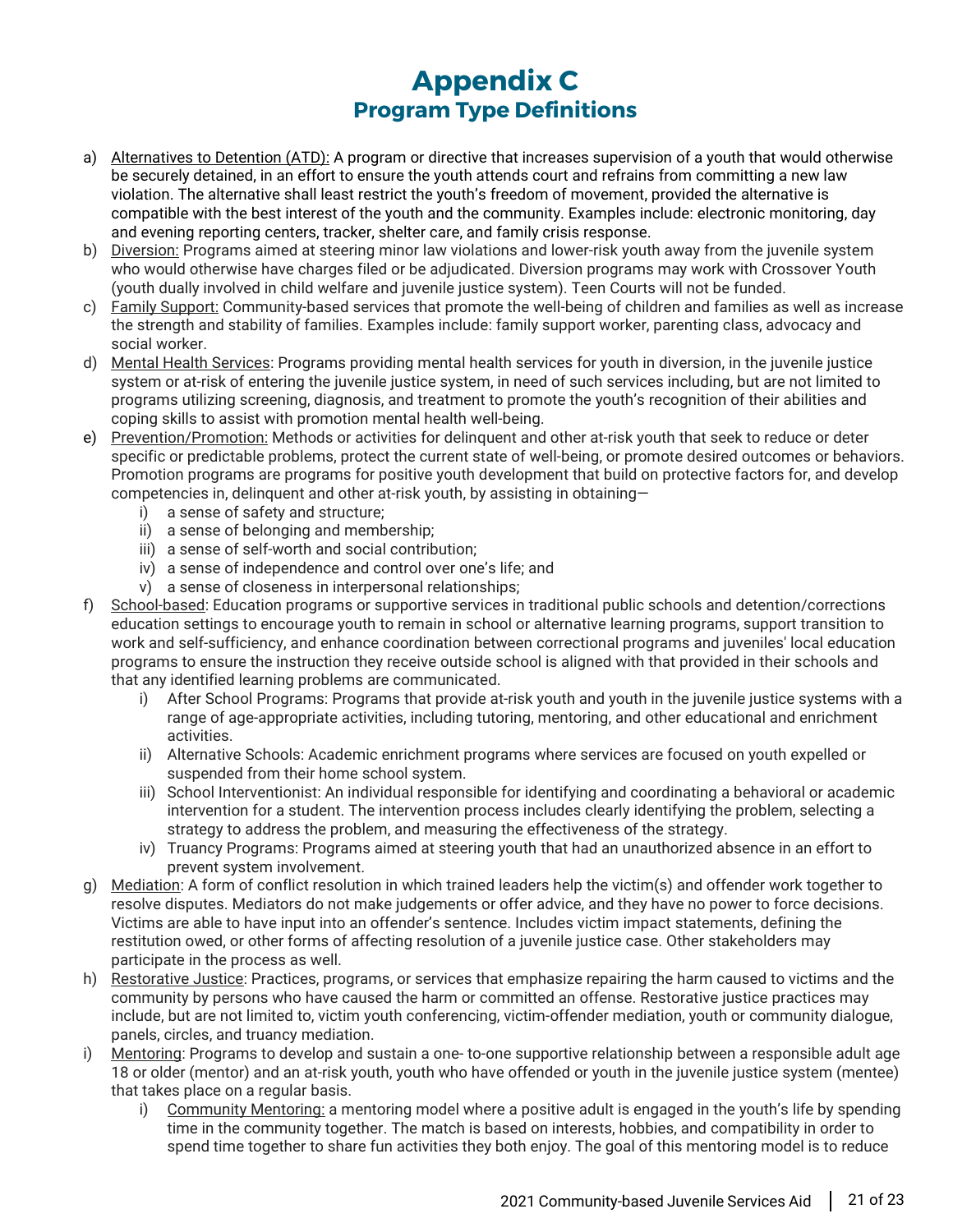drug and alcohol use and antisocial behavior through establishing a supportive friendship and providing guidance.

- ii) Juvenile Justice Based Mentoring: a mentoring model where youth with some involvement in the juvenile justice system (ranging from diversion to YRTC) are matched with an adult who will demonstrate prosocial attitudes and behaviors while helping the youth navigate the juvenile justice system. The goal of this mentoring model is to prevent the youth from further involvement with the justice system.
- iii) School-based Mentoring: a mentoring model where youth meet with their mentor on school premises. The goal of school-based programs is to improve youth attendance, grades, and attitudes towards school so that the youth is more likely to graduate.
- iv) Youth-initiated Mentoring: a mentoring model where the youth identifies individuals that he or she already views as a natural support or mentor. A formal program then helps ensure that the match is safe and supportive for the youth. YIM models also help develop natural mentors for more sustainable matches. The goal of youth initiated mentoring is to help youth identify and sustain healthy support systems.
- j) Drug Court: A diversion program addressing criminal behavior driven by or related to substance abuse. Multiphased program coordinating efforts of treatment, medical, judicial, and corrections officers to direct offenders away from criminal activity.
- k) Reentry: A process that intentionally prepares youth and families for return from an out of home placement back to their communities. Activities and communications prior to discharge strengthen the connection between the youth in placement with their family, home, and community.
- l) Crisis Response: Teams trained to intervene in cases where juvenile's health or safety is threatened, resolves serious conflicts between parent/guardian and juvenile regarding conduct/repeated disregard for authority, a pattern of repeated absence from school, or runaway behaviors.
- m) Crisis Respite: Respite care for children provides temporary relief for parents and other caregivers through a temporary absence of the child from their family; this is not an extended placement.
- n) Assessment Program: A location where staff can meet with juveniles to assess the risk and needs of juveniles referred and provide recommendations for services for prevention and intervention to include referrals to a diversion program or informal program to avoid charges filed (i.e. early assessment, pre-diversion). Includes programs utilizing diagnostic techniques and methods that aid in aligning youth with the best services that will promote mental health well-being.
- o) Referral Service: Agency that helps juveniles and families locate community services based on the needs of the juvenile. May cover the costs of the services for the family.
- p) Juvenile Justice System Improvement Programs: Programs, research, and other initiatives to examine issues or improve practices, policies, or procedures on a system-wide basis (e.g., Data, Evaluator, Racial and Ethnic Disparity Coordinator, JDAI Coordinator)
- q) Planning and Administration: Activities related to community plan development, other pre-award activities, and administration of the grant funds, including reporting, monitoring, and grant compliance (e.g. Grant Coordinator, Collective Impact Coordinator, Backbone Support Organization)